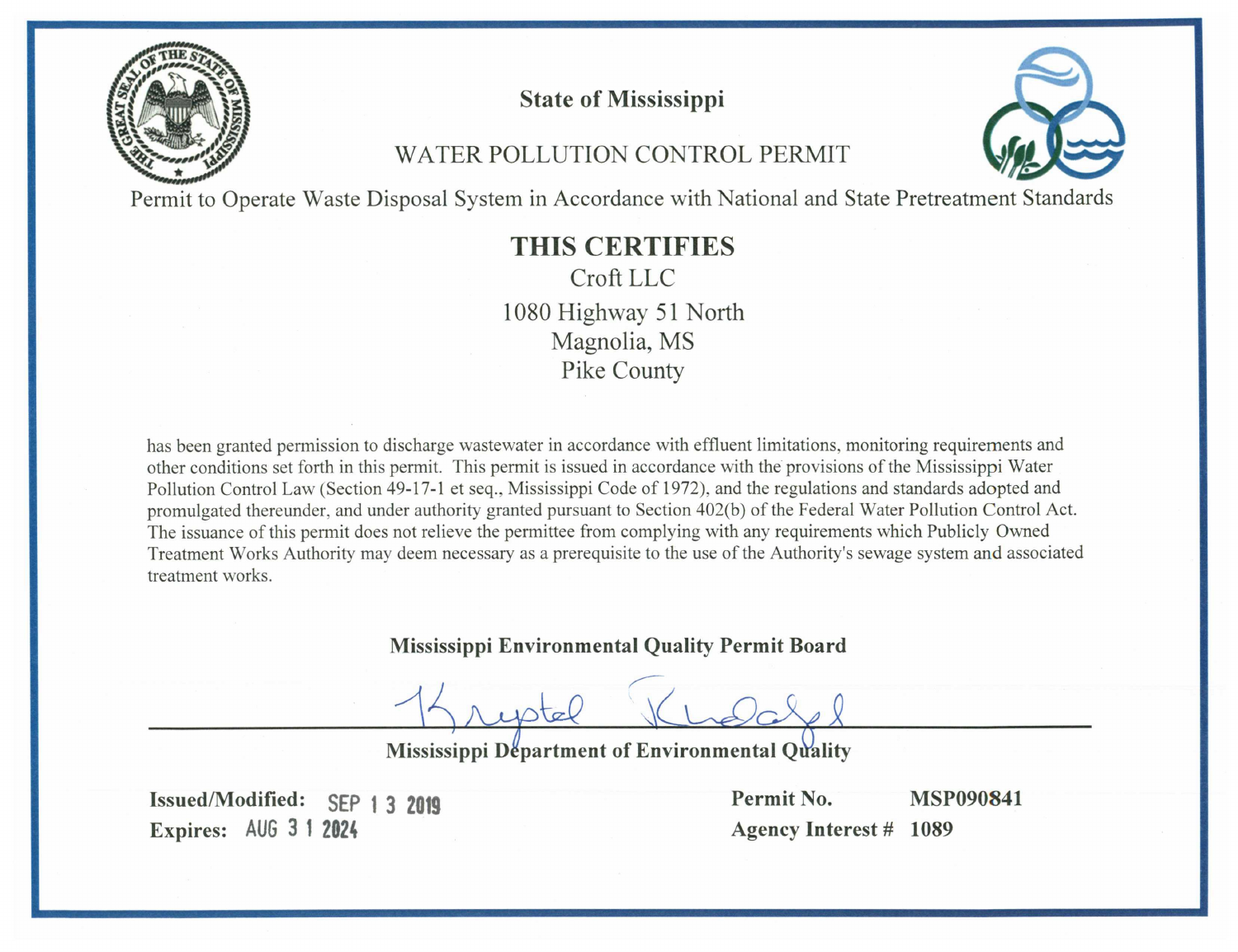# **Table of Contents**

Other Relevant Documents:

Cover Letter, Form 2P, Analysis Report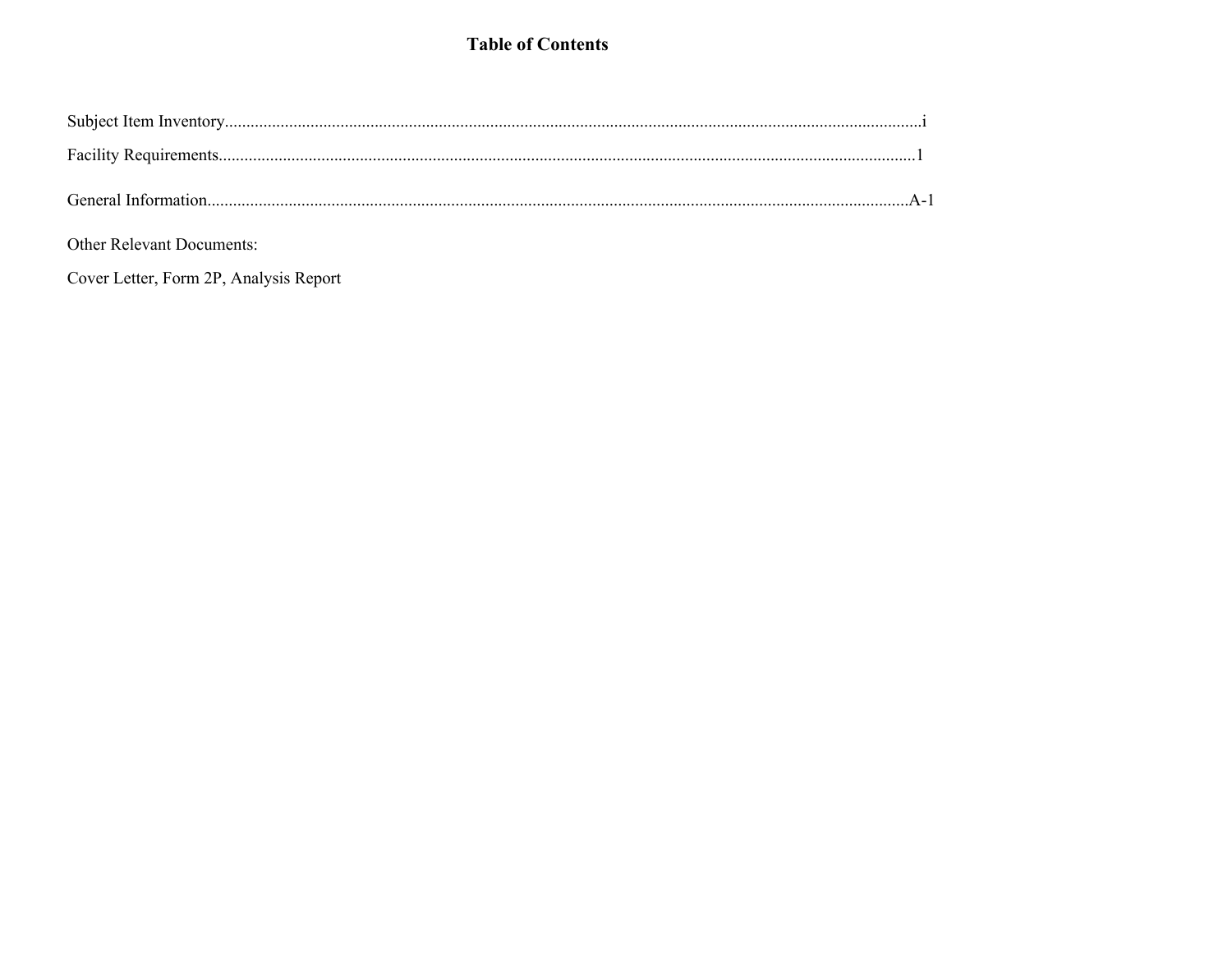# Activity ID No.: PER20190001 Permit Number: MSP090841 Subject Item Inventory Croft LLC **Permit to Operate Waste Disposal System in Accordance with National and State Pretreatment Standards**

### **Subject Item Inventory:**

| ID           | <b>Designation</b> | <b>Description</b>                                                                                   |
|--------------|--------------------|------------------------------------------------------------------------------------------------------|
| 11089\       |                    | Manufacturer of aluminum windows and doors.                                                          |
| <b>RPNT1</b> | MSP090841-001      | (Outfall 001 (Process Wastewater from 5 stage parts washer and wash water from die cleaning process) |

### **Receiving Stream Relationships:**

| <b>Subject Item</b>                                                                                                                  | Kelationshin                                | <b>Receiving Stream</b>                    |
|--------------------------------------------------------------------------------------------------------------------------------------|---------------------------------------------|--------------------------------------------|
| <b>RPNT</b><br>Outfall 001<br>Wastewater from 5<br>to stage parts washer and wash water from die cleaning process)<br><b>Process</b> | $\overline{\phantom{a}}$<br>Discharges Into | North MS0026891 "<br>DC<br>TW.<br>Magnolia |

| <b>KEY</b>                                   |                                      |
|----------------------------------------------|--------------------------------------|
| $ ACT = Activity$                            | $AI = Agency Interest$               |
| $AREA = Area$                                | $CONT = Control$ Device              |
| CAFO = Concentrated Animal Feeding Operation | $IA = \text{Insignificant Activity}$ |
| $EQPT = Equipment$                           | $MAFO = Animal Feeding Operation$    |
| $IMPD = Important$                           | $PCS = PCs$                          |
| $RPNT = Release Point$                       | $TRMT = Treatment$                   |
| <b>WDPT</b> = Withdrawal Point               |                                      |
|                                              |                                      |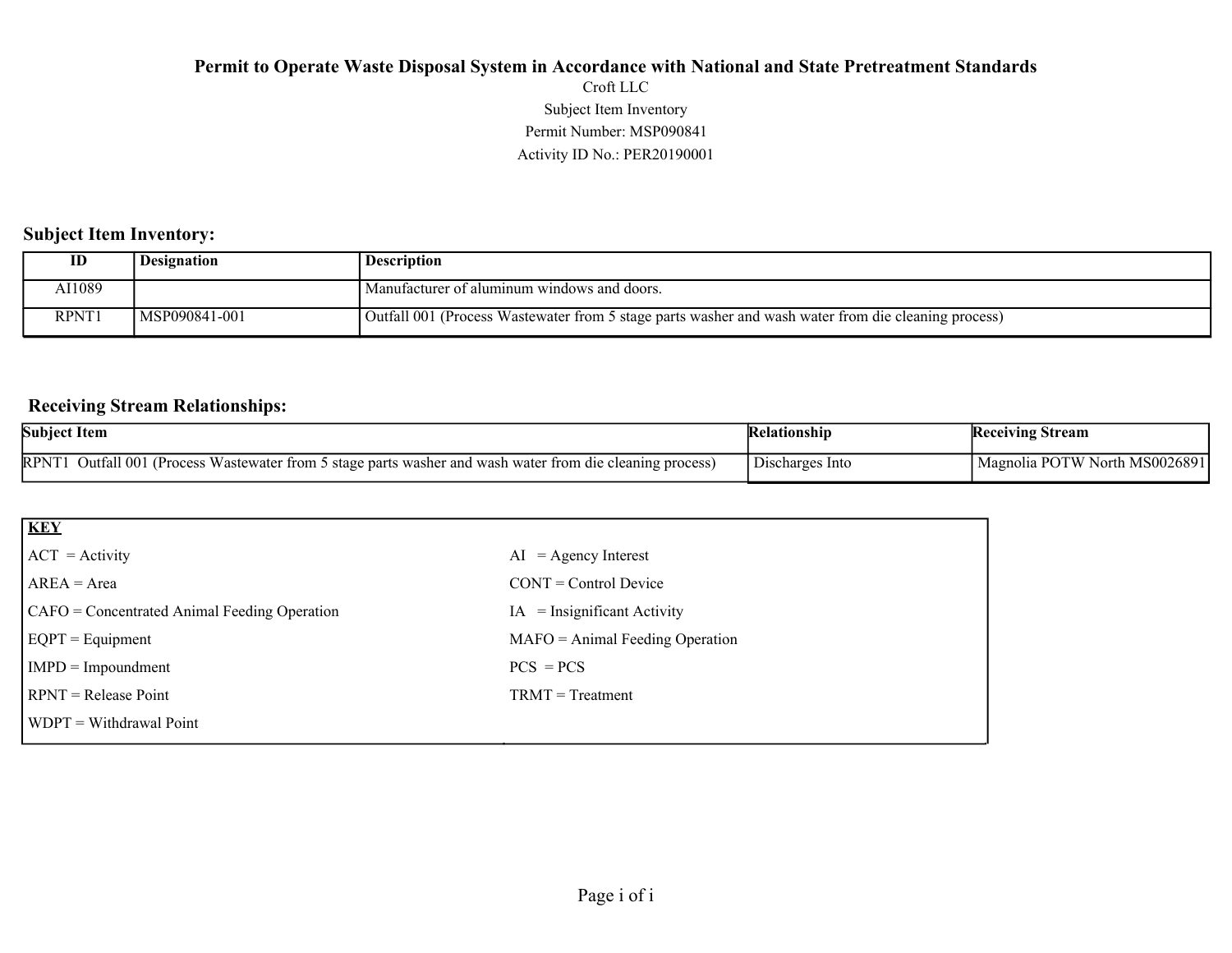# **EFFLUENT LIMITATIONS AND MONITORING REQUIREMENTS**

### **RPNT00000000001: MSP090841-001 Subject Item: Outfall 001 (Process Wastewater from 5 stage parts washer and wash water from die cleaning process)**

|                                                         |                                 | <b>Discharge Limitations</b>            |                                       |                                      |                               |                                      |                                    | <b>Monitoring Requirements</b> |                    |                        |  |
|---------------------------------------------------------|---------------------------------|-----------------------------------------|---------------------------------------|--------------------------------------|-------------------------------|--------------------------------------|------------------------------------|--------------------------------|--------------------|------------------------|--|
| <b>Parameter</b>                                        | Quantity/<br>Loading<br>Average | Quantity /<br>Loading<br><b>Maximum</b> | Quantity /<br>Loading<br><b>Units</b> | Quality /<br>Conc.<br><b>Minimum</b> | Quality /<br>Conc.<br>Average | Quality /<br>Conc.<br><b>Maximum</b> | Quality /<br>Conc.<br><b>Units</b> | <b>Frequency</b>               | <b>Sample Type</b> | Which<br><b>Months</b> |  |
| Cadmium<br>(Total)<br>Recoverable)<br>Effluent          | 0.015<br>Monthly<br>Average     | 0.040<br>Daily Maximum                  | pounds per day                        | ******                               | 0.26<br>Monthly<br>Average    | 0.69<br>Daily Maximum                | mg/L                               | Twice per<br>Month             | 8-hr Composite     | Jan-Dec                |  |
| Chromium (Total<br>Recoverable)<br>Effluent             | 0.010<br>Monthly<br>Average     | 0.162<br>Daily Maximum                  | pounds per day                        | ******                               | 1.71<br>Monthly<br>Average    | 2.77<br>Daily Maximum                | mg/L                               | Twice per<br>Month             | 8-hr Composite     | Jan-Dec                |  |
| Copper<br>(Total)<br>Recoverable)<br>Effluent           | 0.121<br>Monthly<br>Average     | 0.197<br>Daily Maximum                  | pounds per day                        | ******                               | 2.07<br>Monthly<br>Average    | 3.38<br>Daily Maximum                | mg/L                               | Twice per<br>Month             | 8-hr Composite     | Jan-Dec                |  |
| Cvanide (Total)<br>Effluent                             | 0.038<br>Monthly<br>Average     | 0.070<br>Daily Maximum                  | pounds per day                        | ******                               | 0.65<br>Monthly<br>Average    | 1.20<br>Daily Maximum                | mg/L                               | Twice per<br>Month             | Grab Sampling      | Jan-Dec                |  |
| Flow, in conduit or thru<br>treatment plant<br>Effluent | 0.007<br>Monthly<br>Average     | Report<br>Daily Maximum per Day         | Million Gallons                       | ******                               | ******                        | ******                               | ******                             | Once per<br>Discharge<br>Event | Flow Indicator     | Jan-Dec                |  |
| Lead (Total Recoverable)<br>Effluent                    | 0.025<br>Monthly<br>Average     | 0.040<br>Daily Maximum                  | pounds per day                        | ******                               | 0.43<br>Monthly<br>Average    | 0.69<br>Daily Maximum                | mg/L                               | Twice per<br>Month             | 8-hr Composite     | Jan-Dec                |  |
| (Total Recoverable<br>Nickel<br>Effluent                | 0.139<br>Monthly<br>Average     | 0.232<br>Daily Maximum                  | pounds per day                        | ******                               | 2.38<br>Monthly<br>Average    | 3.98<br>Daily Maximum                | mg/L                               | Twice per<br>Month             | 8-hr Composite     | Jan-Dec                |  |

Such discharges shall be limited and monitored by the permittee as specified below: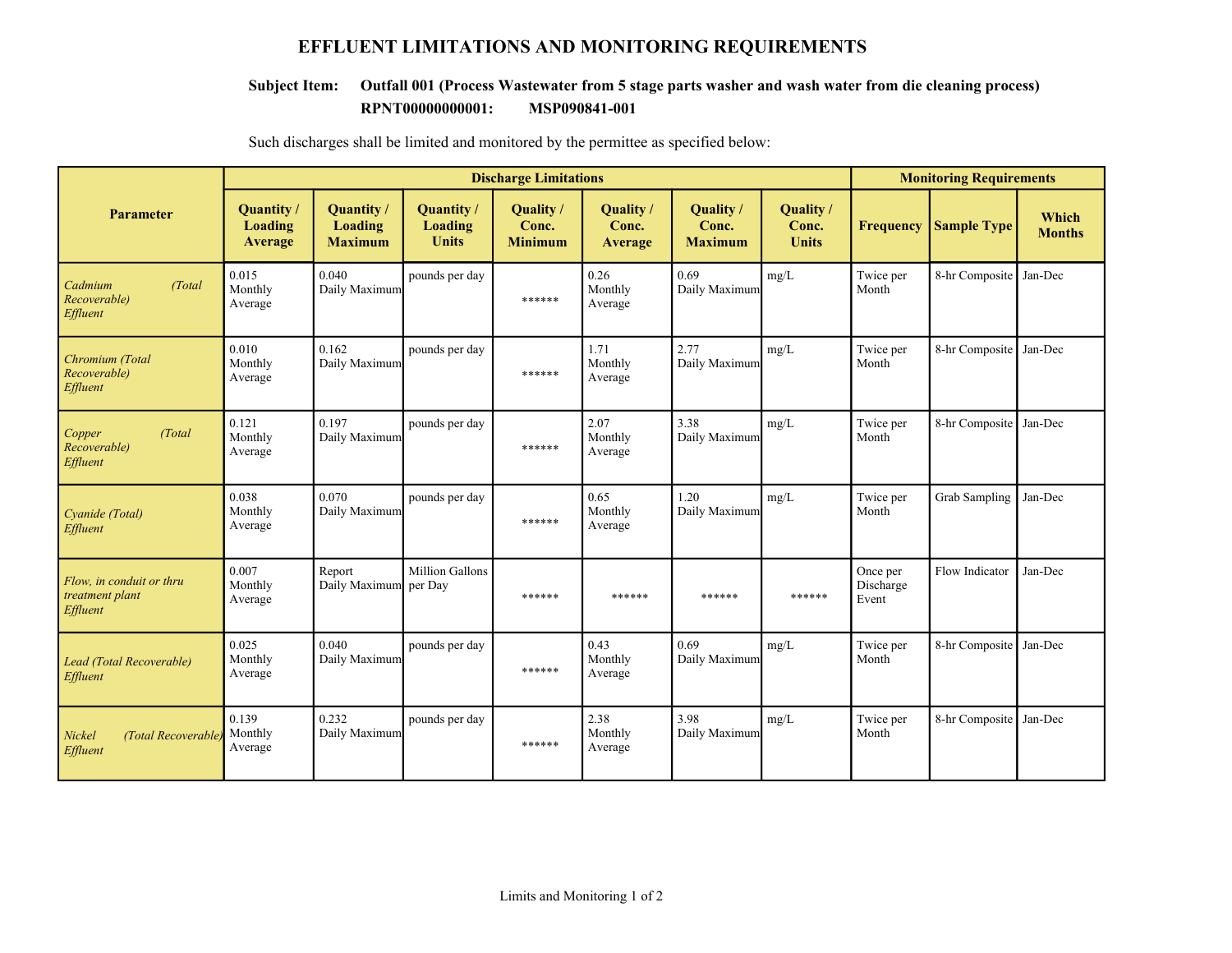# **EFFLUENT LIMITATIONS AND MONITORING REQUIREMENTS**

### **RPNT00000000001: MSP090841-001 Subject Item: Outfall 001 (Process Wastewater from 5 stage parts washer and wash water from die cleaning process)**

|                                                             |                                         | <b>Discharge Limitations</b>                          |                                                     |                                      |                                      |                                      |                                           |                                | <b>Monitoring Requirements</b> |                        |  |
|-------------------------------------------------------------|-----------------------------------------|-------------------------------------------------------|-----------------------------------------------------|--------------------------------------|--------------------------------------|--------------------------------------|-------------------------------------------|--------------------------------|--------------------------------|------------------------|--|
| <b>Parameter</b>                                            | Quantity /<br>Loading<br><b>Average</b> | <b>Quantity</b> /<br><b>Loading</b><br><b>Maximum</b> | <b>Quantity</b> /<br><b>Loading</b><br><b>Units</b> | Quality /<br>Conc.<br><b>Minimum</b> | Quality /<br>Conc.<br><b>Average</b> | Quality /<br>Conc.<br><b>Maximum</b> | <b>Quality</b> /<br>Conc.<br><b>Units</b> | <b>Frequency</b>               | <b>Sample Type</b>             | Which<br><b>Months</b> |  |
| pH<br>Effluent                                              | ******                                  | ******                                                | ******                                              | 6.0<br>Minimum                       | ******                               | 9.0<br>Maximum                       | <b>SU</b>                                 | Once per<br>Discharge<br>Event | Grab Sampling                  | Jan-Dec                |  |
| Silver (Total Recoverable)<br>Effluent                      | 0.014<br>Monthly<br>Average             | 0.025<br>Daily Maximum                                | pounds per day                                      | ******                               | 0.24<br>Monthly<br>Average           | 0.43<br>Daily Maximum                | mg/L                                      | Twice per<br>Month             | 8-hr Composite                 | Jan-Dec                |  |
| Zinc (Total Recoverable)<br>Effluent                        | 0.086<br>Monthly<br>Average             | 0.152<br>Daily Maximum                                | pounds per day                                      | ******                               | 1.48<br>Monthly<br>Average           | 2.61<br>Daily Maximum                | mg/L                                      | Twice per<br>Month             | 8-hr Composite                 | Jan-Dec                |  |
| Organics, total toxic(TTO<br>(40CFR433))<br><i>Effluent</i> | ******                                  | 0.124<br>Daily Maximum                                | pounds per day                                      | ******                               | ******                               | 2.13<br>Daily Maximum                | mg/L                                      | Semiannually                   | Grab Sampling                  | Jan-Dec                |  |

Such discharges shall be limited and monitored by the permittee as specified below: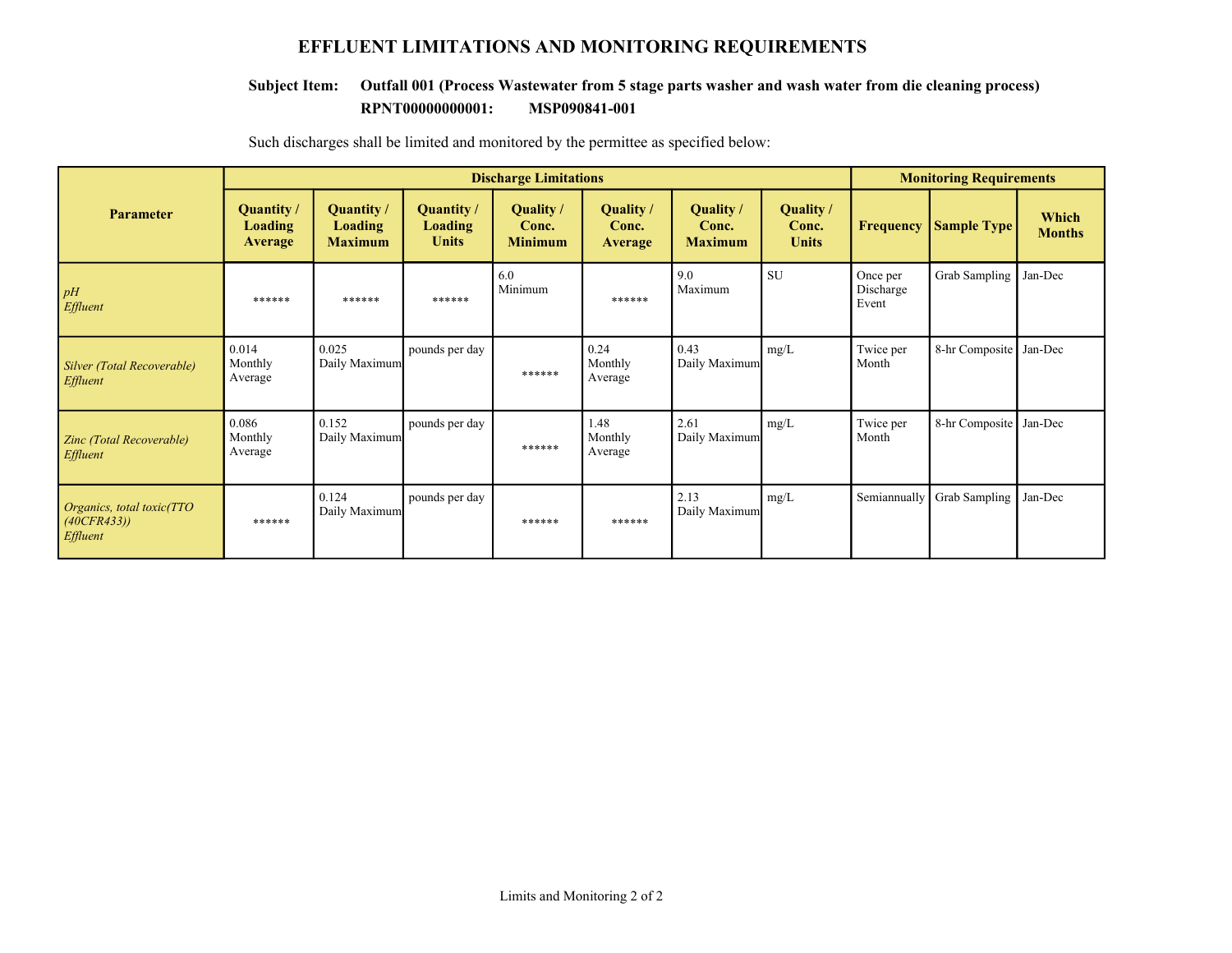Croft LLC Facility Requirements Permit Number: MSP090841 Activity ID No.:PER20190001

### **AI0000001089 Manufacturer of aluminum windows and doors.:**

# **Limitation Requirements:**

| Condition |           |                                                                                                                                                                                                                                                                                                                                                                                                                                                                                                                                                                                                                                                                                                                                                                                                                                                                                                                                                                                                                                                                                                                                                                                                                                                                                                                                                                                                                                                                                                                                                                                                                                                                                                         |
|-----------|-----------|---------------------------------------------------------------------------------------------------------------------------------------------------------------------------------------------------------------------------------------------------------------------------------------------------------------------------------------------------------------------------------------------------------------------------------------------------------------------------------------------------------------------------------------------------------------------------------------------------------------------------------------------------------------------------------------------------------------------------------------------------------------------------------------------------------------------------------------------------------------------------------------------------------------------------------------------------------------------------------------------------------------------------------------------------------------------------------------------------------------------------------------------------------------------------------------------------------------------------------------------------------------------------------------------------------------------------------------------------------------------------------------------------------------------------------------------------------------------------------------------------------------------------------------------------------------------------------------------------------------------------------------------------------------------------------------------------------|
| No.       | Parameter | Condition                                                                                                                                                                                                                                                                                                                                                                                                                                                                                                                                                                                                                                                                                                                                                                                                                                                                                                                                                                                                                                                                                                                                                                                                                                                                                                                                                                                                                                                                                                                                                                                                                                                                                               |
| $L-1$     |           | Samples taken in compliance with the monitoring requirements specified in this permit shall be taken at the nearest accessible<br>point after final treatment but prior to actual discharge into the POTW collection system or mixing with non-regulated waste<br>streams. [11 Miss. Admin. Code Pt. 6, R.1.1.4.A(28).]                                                                                                                                                                                                                                                                                                                                                                                                                                                                                                                                                                                                                                                                                                                                                                                                                                                                                                                                                                                                                                                                                                                                                                                                                                                                                                                                                                                 |
| $L-2$     |           | <b>General Pretreatment Prohibitions</b>                                                                                                                                                                                                                                                                                                                                                                                                                                                                                                                                                                                                                                                                                                                                                                                                                                                                                                                                                                                                                                                                                                                                                                                                                                                                                                                                                                                                                                                                                                                                                                                                                                                                |
|           |           | In addition to those pollutants limited in the "Effluent Limitations and Monitoring Requirements" section of this permit, the<br>following pollutants shall not be discharged into the POTW:<br>(1) Pollutants which create a fire or explosion hazard in the POTW, including but not limited to, wastestreams with a closed<br>cup flashpoint of less than 140 degrees Fahrenheit or 60 degrees Centigrade using the test methods specified in 40 CFR<br>261.21;<br>(2) Pollutants which will cause corrosive structural damage to the POTW, but in no case discharges with pH lower than 5.0,<br>unless the treatment works is specifically designed to accommodate such discharges;<br>(3) Solid or viscous pollutants in amounts which will cause obstruction to the flow in the POTW resulting in interference;<br>(4) Any pollutant, including oxygen demanding pollutants (BOD, etc.) released in a discharge at a flow rate and/or pollutant<br>concentration which will cause interference with the POTW;<br>(5) Heat in amounts which will inhibit biological activity in the POTW resulting in interference, but in no case heat in such<br>quantities that the temperature at the POTW treatment plant exceeds 40 degrees Centigrade (104 degrees Fahrenheit) unless<br>the approval Authority, upon request of the POTW, approves alternate temperature limits;<br>(6) Petroleum oil, nonbiodegradable cutting oil, or products of mineral oil origin in amounts that will cause interference or<br>pass through;<br>(7) Pollutants which result in the presence of toxic gases, vapors, or fumes within the POTW in a quantity that may cause<br>acute worker health and safety problems; |
|           |           | (8) Any trucked or hauled pollutants, except at discharge points designated by the POTW. [40 CFR 403.5(b)]                                                                                                                                                                                                                                                                                                                                                                                                                                                                                                                                                                                                                                                                                                                                                                                                                                                                                                                                                                                                                                                                                                                                                                                                                                                                                                                                                                                                                                                                                                                                                                                              |
|           |           |                                                                                                                                                                                                                                                                                                                                                                                                                                                                                                                                                                                                                                                                                                                                                                                                                                                                                                                                                                                                                                                                                                                                                                                                                                                                                                                                                                                                                                                                                                                                                                                                                                                                                                         |

Page 1 of 22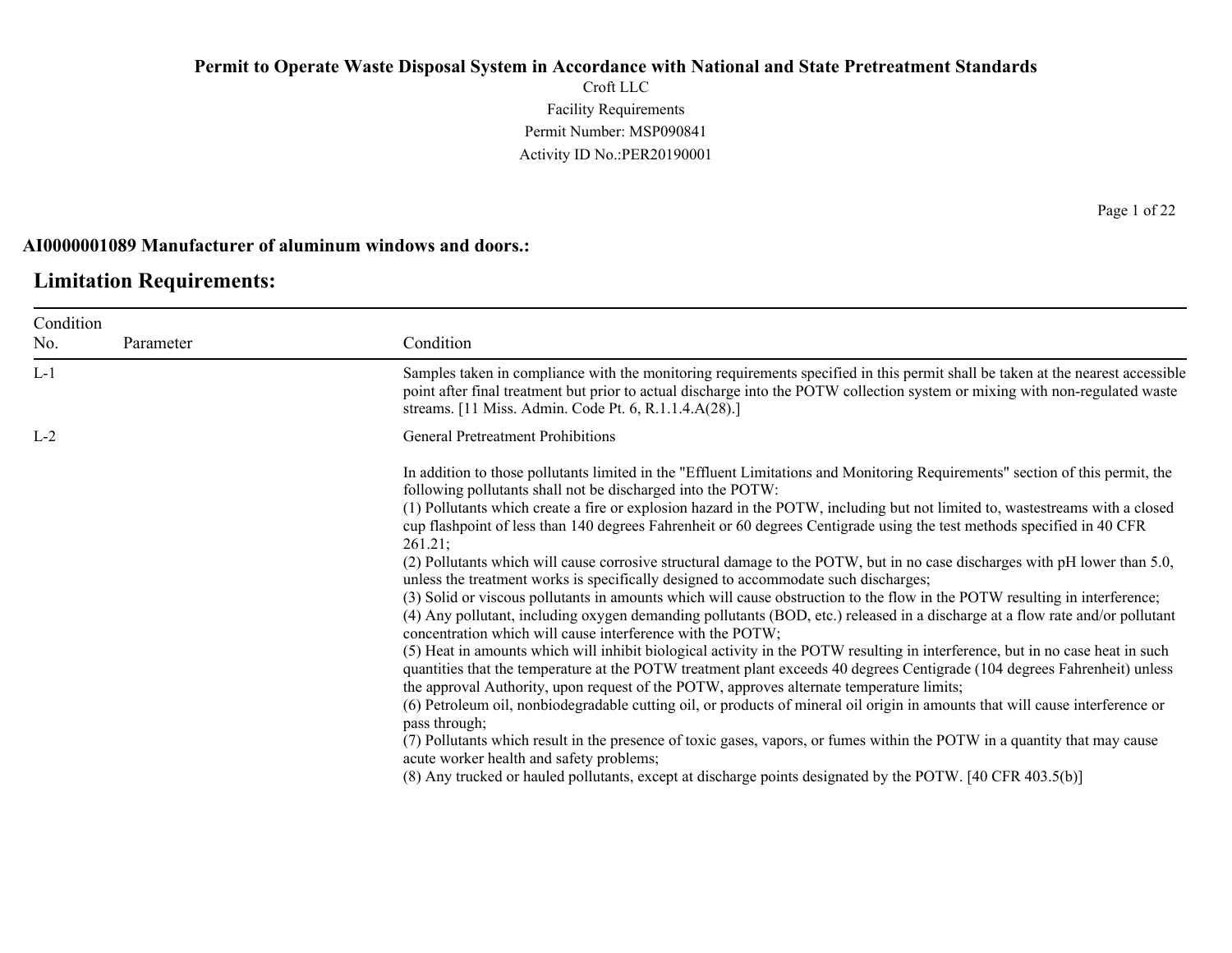Croft LLC Facility Requirements Permit Number: MSP090841 Activity ID No.:PER20190001

### **AI0000001089 Manufacturer of aluminum windows and doors.:**

# **Record-Keeping Requirements:**

| Condition<br>No. | Condition                                                                                                                                                                                                                                                                                                               |
|------------------|-------------------------------------------------------------------------------------------------------------------------------------------------------------------------------------------------------------------------------------------------------------------------------------------------------------------------|
| $R-1$            | Recording of Results                                                                                                                                                                                                                                                                                                    |
|                  | For each measurement or sample taken pursuant to the requirements of this permit, the permittee shall maintain records of all information obtained from such<br>monitoring including:                                                                                                                                   |
|                  | (1) The exact place, date, and time of sampling;<br>(2) The dates the analyses were performed;<br>$(3)$ The person $(s)$ who performed the analyses;<br>(4) The analytical techniques, procedures or methods used; and<br>(5) The results of all required analyses. [11 Miss. Admin. Code Pt. 6, R. $1.1.4.A(29)(a).$ ] |
|                  | <b>Submittal/Action Requirements:</b>                                                                                                                                                                                                                                                                                   |

| Condition<br>No. | Condition :                                                                                                                                                                                                                                                                                                                                                                                                                                                                                                                                                                                               |
|------------------|-----------------------------------------------------------------------------------------------------------------------------------------------------------------------------------------------------------------------------------------------------------------------------------------------------------------------------------------------------------------------------------------------------------------------------------------------------------------------------------------------------------------------------------------------------------------------------------------------------------|
| $S-1$            | Oral Notification Requirements                                                                                                                                                                                                                                                                                                                                                                                                                                                                                                                                                                            |
|                  | The permittee shall notify the Mississippi Environmental Quality Permit Board and the POTW orally immediately upon becoming aware of the following:<br>(1) A spill which would result in a discharge to the POTW or to State waters;<br>(2) Any unanticipated bypass which exceeds any effluent limitation in the permit.<br>(3) Any upset which exceeds any effluent limitation in the permit.<br>(4) Violation of a maximum daily discharge limitation for any of the pollutants listed by the Permit Board in the permit to be reported within 24 hours. [11 Miss. Admin.]<br>Code Pt. 6, R. 1.1.4.M.] |

Page 2 of 22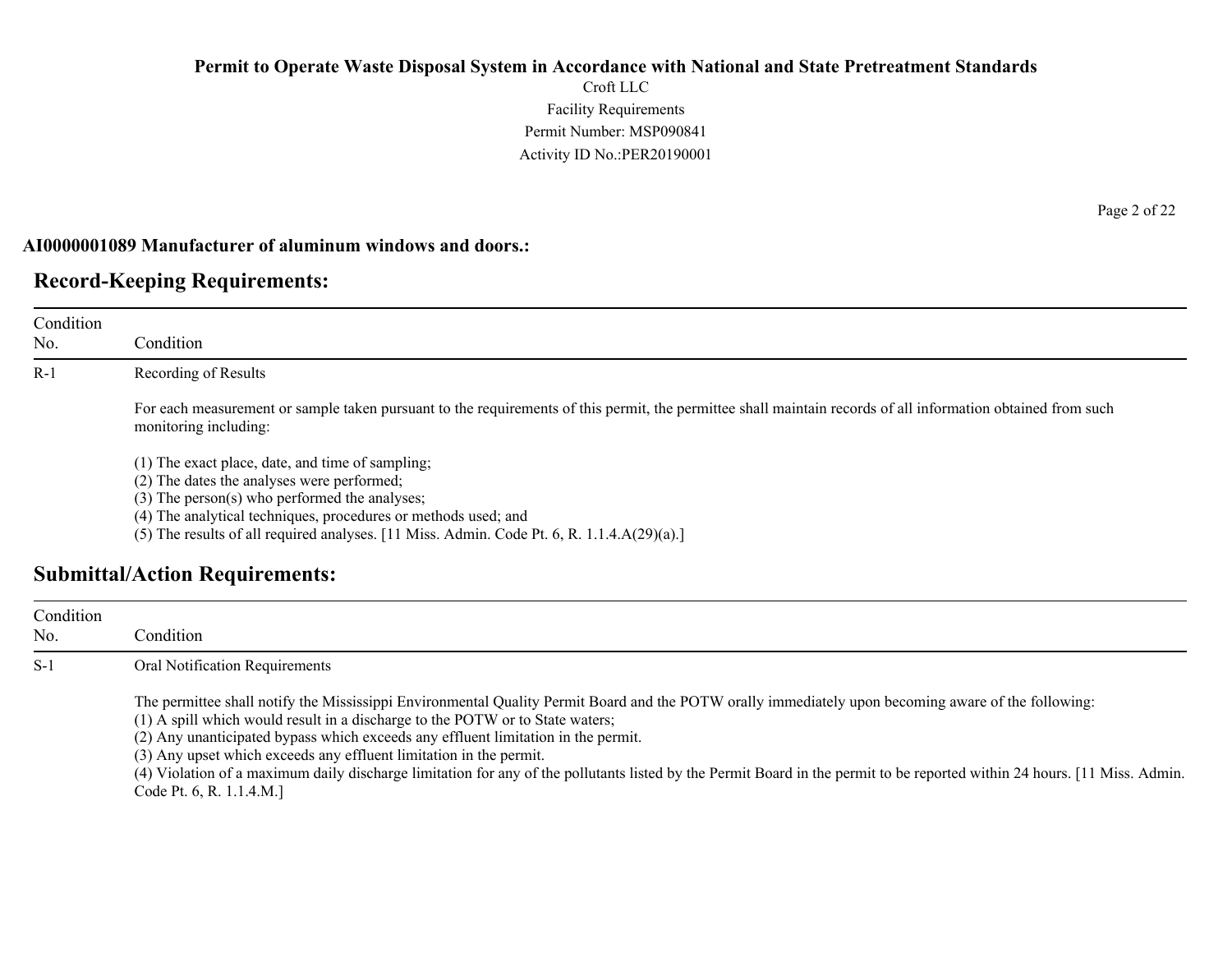Croft LLC Facility Requirements Permit Number: MSP090841 Activity ID No.:PER20190001

#### **AI0000001089 Manufacturer of aluminum windows and doors.:**

### **Submittal/Action Requirements:**

Condition No. Condition S-2 Reporting Monitoring results obtained during the previous reporting period shall be summarized and reported on a Discharge Monitoring Report (DMR). DMR data must be submitted electronically using the MDEQ NetDMR NO LATER THAN THE 28TH DAY OF THE MONTH FOLLOWING THE COMPLETED REPORTING PERIOD. DMRs and all other reports required herein, shall be signed in accordance with 11 Miss. Admin. Code Pt. 6, R. 1.1.4.A(15)(c)(1). of the Mississippi Wastewater Regulations. [11 Miss. Admin. Code Pt. 6, R. 1.1.4.A(15)c(1)., 40 CFR 122.21(1)(4)(i)] S-3 Noncompliance Notification - Twenty-Four Hour Reporting (1) The permittee shall report any noncompliance which may endanger health or the environment. Any information shall be provided orally within 24 hours from the time the permittee becomes aware of the circumstances. A written submission shall also be provided within 5 days of the time the permittee becomes aware of the circumstances. The written submission shall contain a description of the noncompliance and its cause; the period of noncompliance, including exact dates and times, and if the noncompliance has not been corrected, the anticipated time it is expected to continue; and steps taken or planned to reduce, eliminate, and/or prevent recurrence of the noncompliance. (2) The following shall be included as information which must be reported within 24 hours under this paragraph. (i) Any unanticipated bypass which exceeds any effluent limitation in the permit. (ii) Any upset which exceeds any effluent limitation in the permit. (iii) Violation of a maximum daily discharge limitation for any of the pollutants listed by the Permit Board in the permit to be reported within 24 hours. (iv) The Executive Director may waive the written report on a case-by-case basis for reports under paragraph (1) of this section if the oral report has been received within 24 hours. All reports required by this condition which are submitted after December 20, 2020, shall be submitted by the permittee electronically as instructed by MDEQ. [11 Miss.] Admin. Code Pt. 6, R. 1.1.4.A(29)(e)., 40 CFR 122.41(1)(6)]

Page 3 of 22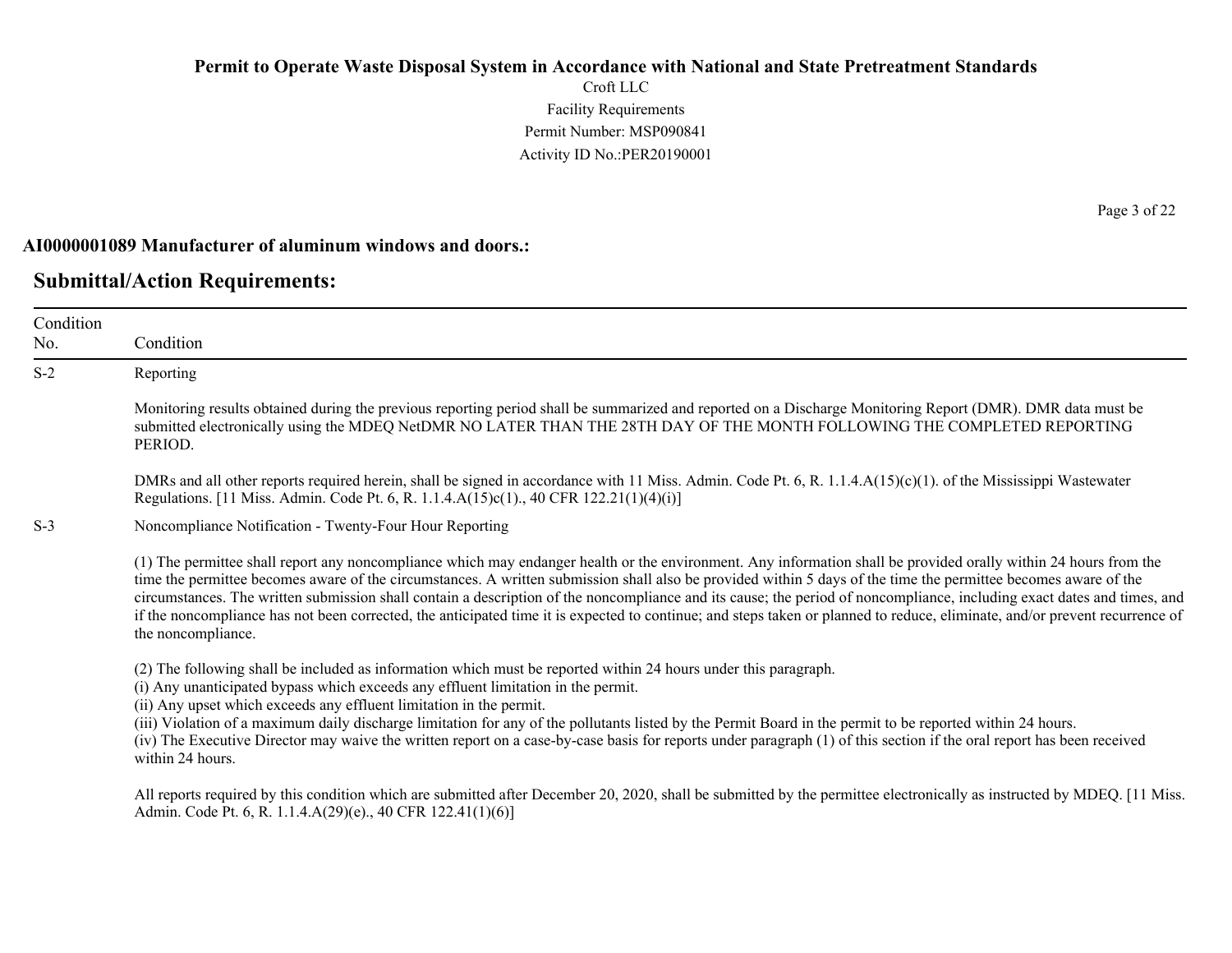Croft LLC Facility Requirements Permit Number: MSP090841 Activity ID No.:PER20190001

#### **AI0000001089 Manufacturer of aluminum windows and doors.:**

## **Submittal/Action Requirements:**

Condition No. Condition S-4 Noncompliance Notification - Other Noncompliance The permittee shall report all instances of noncompliance not reported under the twenty-four hour reporting requirements, at the time monitoring reports are submitted or within 30 days from the end of the month in which the noncompliance occurs. The reports shall contain the same information as is required under the twenty-four hour reporting requirements contained in this permit. All reports required by this condition which are submitted after December 20, 2020, shall be submitted by the permittee electronically as instructed by MDEQ. [11 Miss.] Admin. Code Pt. 6, R. 1.1.4.A(29)(f)., 40 CFR 122.41(1)(7)] S-5 Noncompliance Notification - Other Information Where the permittee becomes aware that it failed to submit any relevant facts in a permit application, or submitted incorrect information in a permit application or in any report to the Permit Board, it shall promptly submit such facts or information. [11 Miss. Admin. Code Pt. 6, R. 1.1.4.A(29)(g).] S-6 Bypassing -Notice Anticipated bypass-If the permittee knows in advance of the need for a bypass, it shall submit prior notice, if possible at least ten days before the date of the bypass. Unanticipated bypass-The permittee shall submit notice of an unanticipated bypass as required by the twenty-four hour reporting requirements set forth in this permit. All reports required by this condition which are submitted after December 20, 2020, shall be submitted by the permittee electronically as instructed by MDEQ. [40 CFR  $122.41(m)(3)(i, ii)$ ]

Page 4 of 22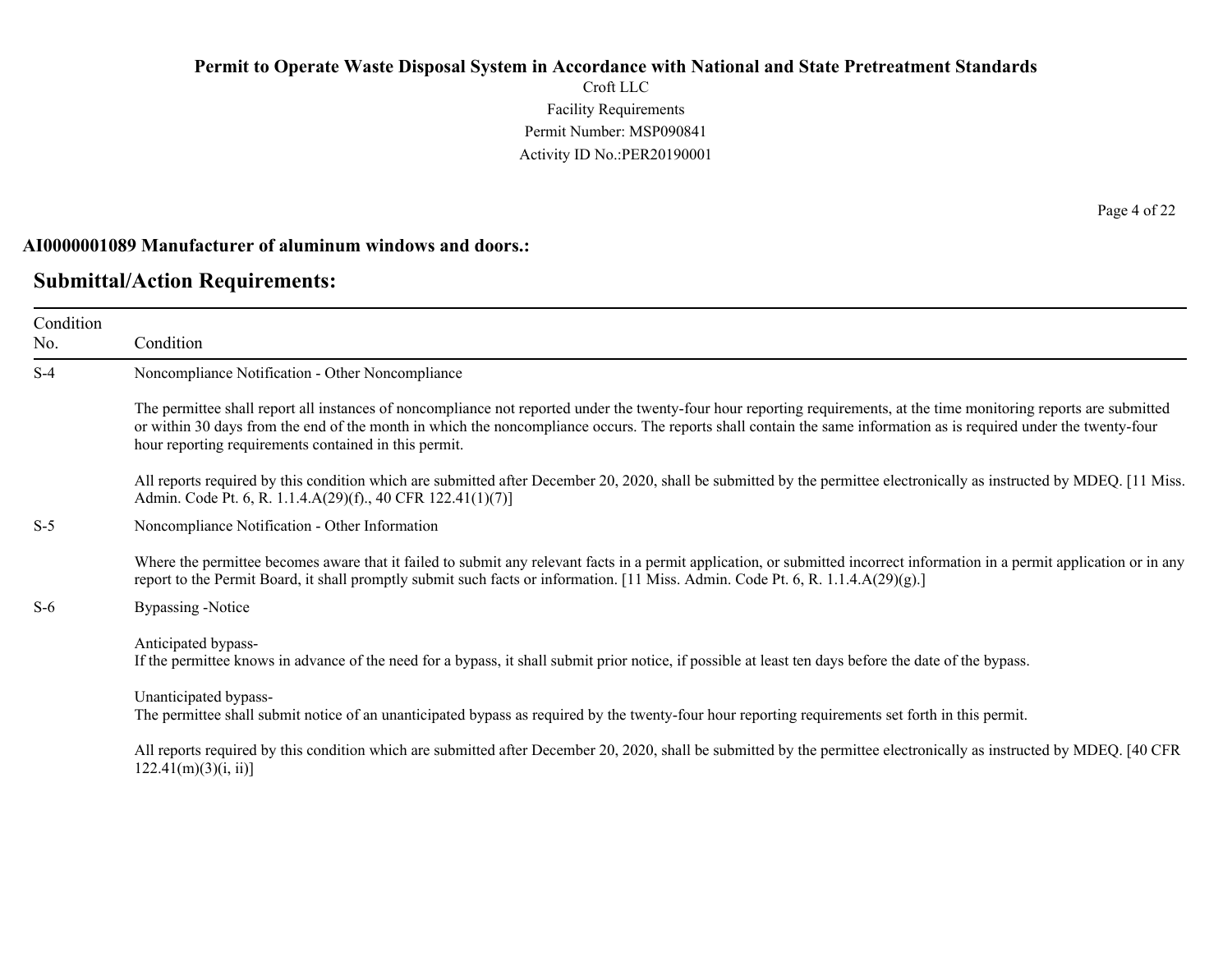Croft LLC Facility Requirements Permit Number: MSP090841 Activity ID No.:PER20190001

### **AI0000001089 Manufacturer of aluminum windows and doors.:**

# **Submittal/Action Requirements:**

| Condition<br>No. | Condition                                                                                                                                                                                                                                                                                                                                                                                                                         |
|------------------|-----------------------------------------------------------------------------------------------------------------------------------------------------------------------------------------------------------------------------------------------------------------------------------------------------------------------------------------------------------------------------------------------------------------------------------|
| $S-7$            | <b>Expiration of Permit</b>                                                                                                                                                                                                                                                                                                                                                                                                       |
|                  | At least 180 days prior to the expiration date of this permit pursuant to the State law and regulation, the permittee who wishes to continue to operate under this permit<br>shall submit an application to the Permit Board for reissuance. The Permit Board may grant permission to submit an application later than this, but no later than the<br>expiration date of the permit. [11 Miss. Admin. Code Pt. 6, R. 1.1.5.B(1).] |

# **Narrative Requirements:**

# **Definitions:**

| Condition |                                                                                                                                                                                                                                                                                                                                                                                                                                                                                                                                                     |
|-----------|-----------------------------------------------------------------------------------------------------------------------------------------------------------------------------------------------------------------------------------------------------------------------------------------------------------------------------------------------------------------------------------------------------------------------------------------------------------------------------------------------------------------------------------------------------|
| No.       | Condition                                                                                                                                                                                                                                                                                                                                                                                                                                                                                                                                           |
| $T-1$     | Definitions: General                                                                                                                                                                                                                                                                                                                                                                                                                                                                                                                                |
|           | The permittee shall refer to 11 Miss. Admin. Code Pt. 6, R.1.1.1.A. for definitions of any permit term not specified in this permit. [11 Miss. Admin. Code Pt. 6, R.<br>1.1.1.A.]                                                                                                                                                                                                                                                                                                                                                                   |
| $T-2$     | Definitions: Monthly Average                                                                                                                                                                                                                                                                                                                                                                                                                                                                                                                        |
|           | "Monthly Average" means the average of "daily discharges" over a calendar month, calculated as the sum of all "daily discharges" measured during a calendar month<br>divided by the number of "daily discharges" measured during the month. The monthly average for E coli bacteria is the geometric mean of "daily discharges" measured<br>during the calendar month. In computing the geometric mean for E coli bacteria, the value one (1) shall be substituted for sample results of zero. [11 Miss. Admin. Code<br>Pt. 6, R. 1.1.1. $A(44)$ .] |

Page 5 of 22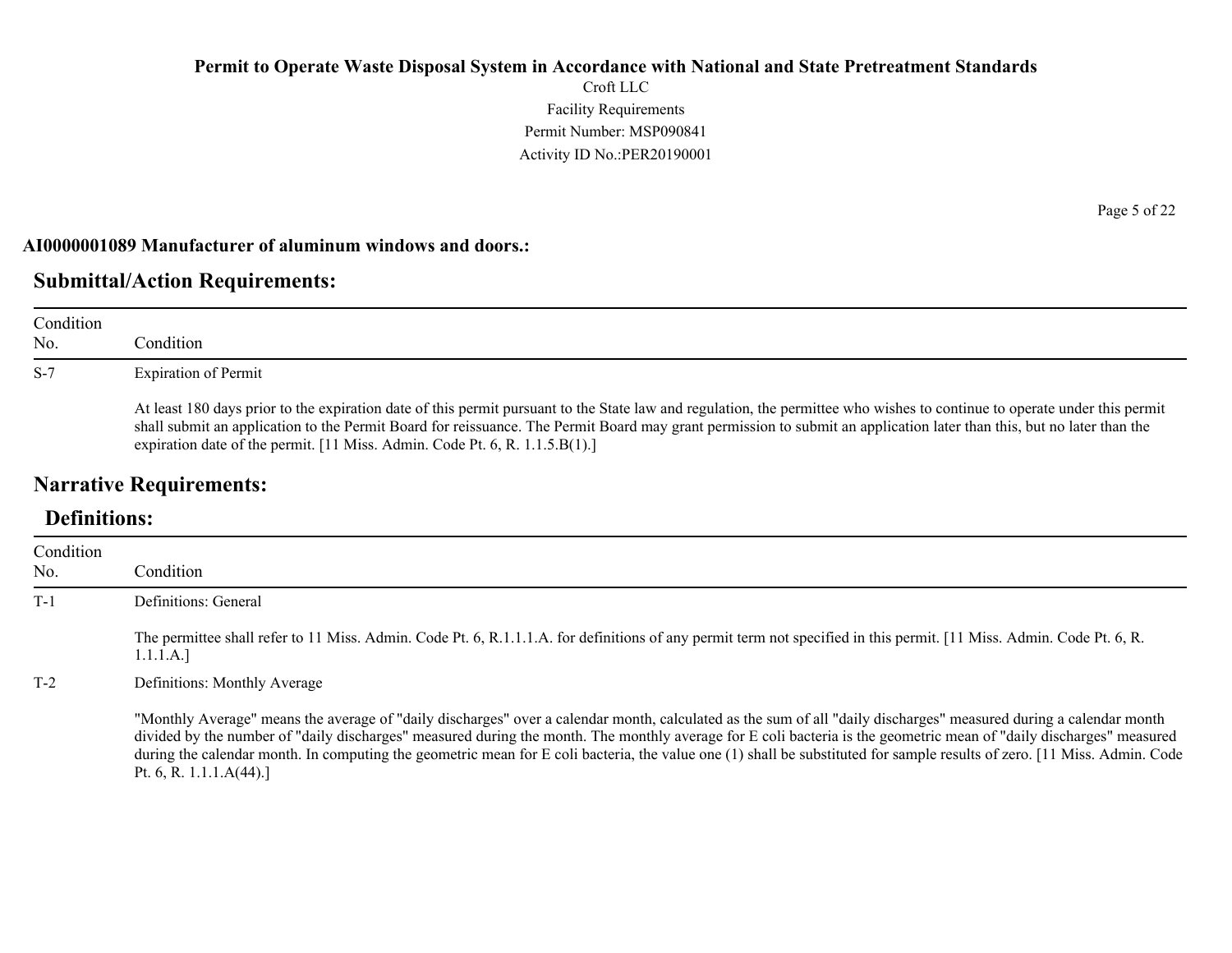Croft LLC Facility Requirements Permit Number: MSP090841 Activity ID No.:PER20190001

#### **AI0000001089 Manufacturer of aluminum windows and doors.:**

## **Narrative Requirements:**

Condition No. Condition T-3 Definitions: Daily Discharge "Daily discharge" means the "discharge of a pollutant" measured during a calendar day or any 24-hour period that reasonably represents the calendar day for purposes of sampling. For pollutants with limitations expressed in units of mass, the "daily discharge" is calculated as the total mass of the pollutant discharged over the day. For pollutants with limitations expressed in other units of measurements, the "daily average" is calculated as the average measurement of the discharge of the pollutant over the day. [11 Miss. Admin. Code Pt. 6, R. 1.1.1.A(15).] T-4 Definitions: Daily Maximum "Daily maximum" means the highest "daily discharge" over a calendar month. [11 Miss. Admin. Code Pt. 6, R. 1.1.1.A(16).] T-5 Definitions: Toxic Pollutants "Toxic pollutants" means any pollutant listed as toxic under Section  $307(a)(1)$  or, in the case of "sludge use or disposal practices", any pollutant identified in regulations implementing Section 405(d) of the Clean Water Act. [11 Miss. Admin. code Pt.6, R. 1.1.1.A(71).] T-6 Definitions: Hazardous Substances "Hazardous substances" are defined in 40 CFR 116.4 T-7 Definitions: Quarterly Average "Quarterly Average" means the average of "daily discharges" over a three month period, calculated as the sum of all "daily discharges" measured during the quarter divided by the number of "daily discharges" measured during the quarter. The quarterly average for E coli bacteria is the geometric mean of "daily discharges" measured during the quarter. In computing the geometric mean for E coli bacteria, the value one (1) shall be substituted for sample results of zero. [11 Miss. Admin. Code Pt. 6, R. 1.1.1.A(61).] T-8 Definitions: Quarterly Maximum

"Quarterly Maximum" means the highest "daily discharge" measured over a three-month period. [11 Miss. Admin. Code Pt. 6, R. 1.1.1.A(62).]

Page 6 of 22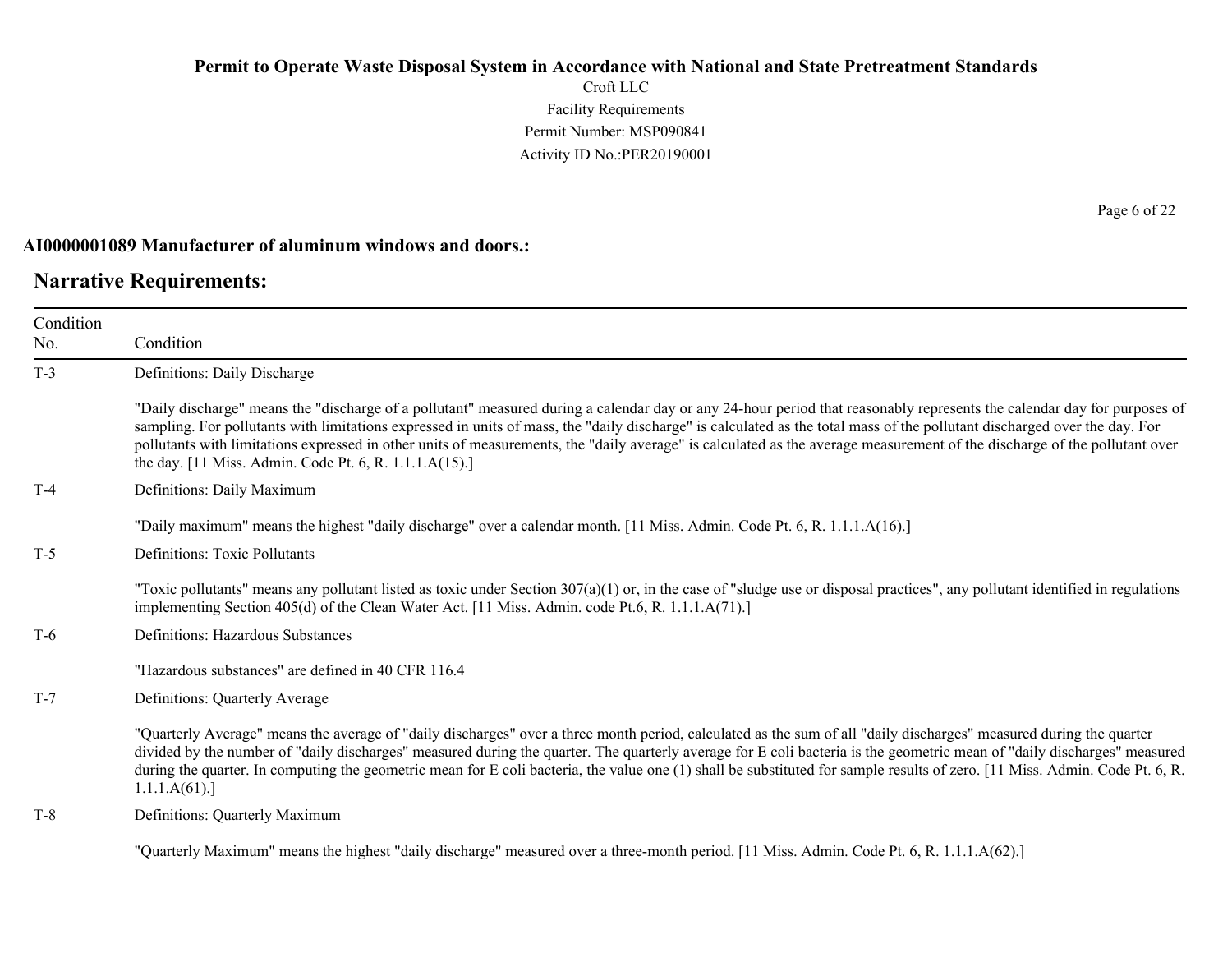Croft LLC Facility Requirements Permit Number: MSP090841 Activity ID No.:PER20190001

### **AI0000001089 Manufacturer of aluminum windows and doors.:**

# **Narrative Requirements:**

| Condition        |                                                                                                                                                                                                                                                                                                                                                                                                                                                                                                                                                 |
|------------------|-------------------------------------------------------------------------------------------------------------------------------------------------------------------------------------------------------------------------------------------------------------------------------------------------------------------------------------------------------------------------------------------------------------------------------------------------------------------------------------------------------------------------------------------------|
| No.              | Condition                                                                                                                                                                                                                                                                                                                                                                                                                                                                                                                                       |
| $T-9$            | Definitions: Yearly Average                                                                                                                                                                                                                                                                                                                                                                                                                                                                                                                     |
|                  | "Yearly Average" means the average of "daily discharges" over a calendar year, calculated as the sum of all "daily discharges" measured during the calendar year<br>divided by the number of "daily discharges" measured during the calendar year. The yearly average for E coli bacteria is the geometric mean of "daily discharges"<br>during the calendar year. In computing the geometric mean for E coli bacteria, the value one (1) shall be substituted for sample results of zero. [11 Miss. Admin. Code<br>Pt. 6, R. 1.1.1. $A(87)$ .] |
| $T-10$           | Definitions: Yearly Maximum                                                                                                                                                                                                                                                                                                                                                                                                                                                                                                                     |
|                  | "Yearly Maximum" means the highest "daily discharge" measured over a calendar year. [11 Miss. Admin. Code Pt. 6, R. 1.1.4.A(88).]                                                                                                                                                                                                                                                                                                                                                                                                               |
| $T-11$           | Definitions:"Submitted" means the document is postmarked on or before the applicable deadline, except as otherwise specified. 11 Miss. Admin. Code Pt. 6, R. 1.1.1.A<br>(67)                                                                                                                                                                                                                                                                                                                                                                    |
| Condition<br>No. | Condition                                                                                                                                                                                                                                                                                                                                                                                                                                                                                                                                       |
| $T-12$           | The issuance of this permit does not relieve the permittee from complying with any requirements which the Publicly Owned Treatment Works (POTW) Authority may<br>deem necessary as a prerequisite to the use of the Authority's sewage system and associated treatment works. [11 Miss. Admin. Code Pt. 6, R. 1.1.4.M.]                                                                                                                                                                                                                         |
| $T-13$           | The permittee shall achieve compliance with the effluent limitations specified for discharge in accordance with the following schedule: Upon Permit Issuance. [11 Miss.]<br>Admin. Code Pt. 6, R. 1.1.4.A(9).]                                                                                                                                                                                                                                                                                                                                  |
| $T-14$           | Within 14 days after either an interim or final date of compliance specified by this permit, the permittee shall provide the Permit Board with written notice of his<br>compliance or noncompliance with the requirements or conditions specified to be completed by that date. [11 Miss. Admin. Code Pt. 6, R. 1.1.4.A(10).]                                                                                                                                                                                                                   |

Page 7 of 22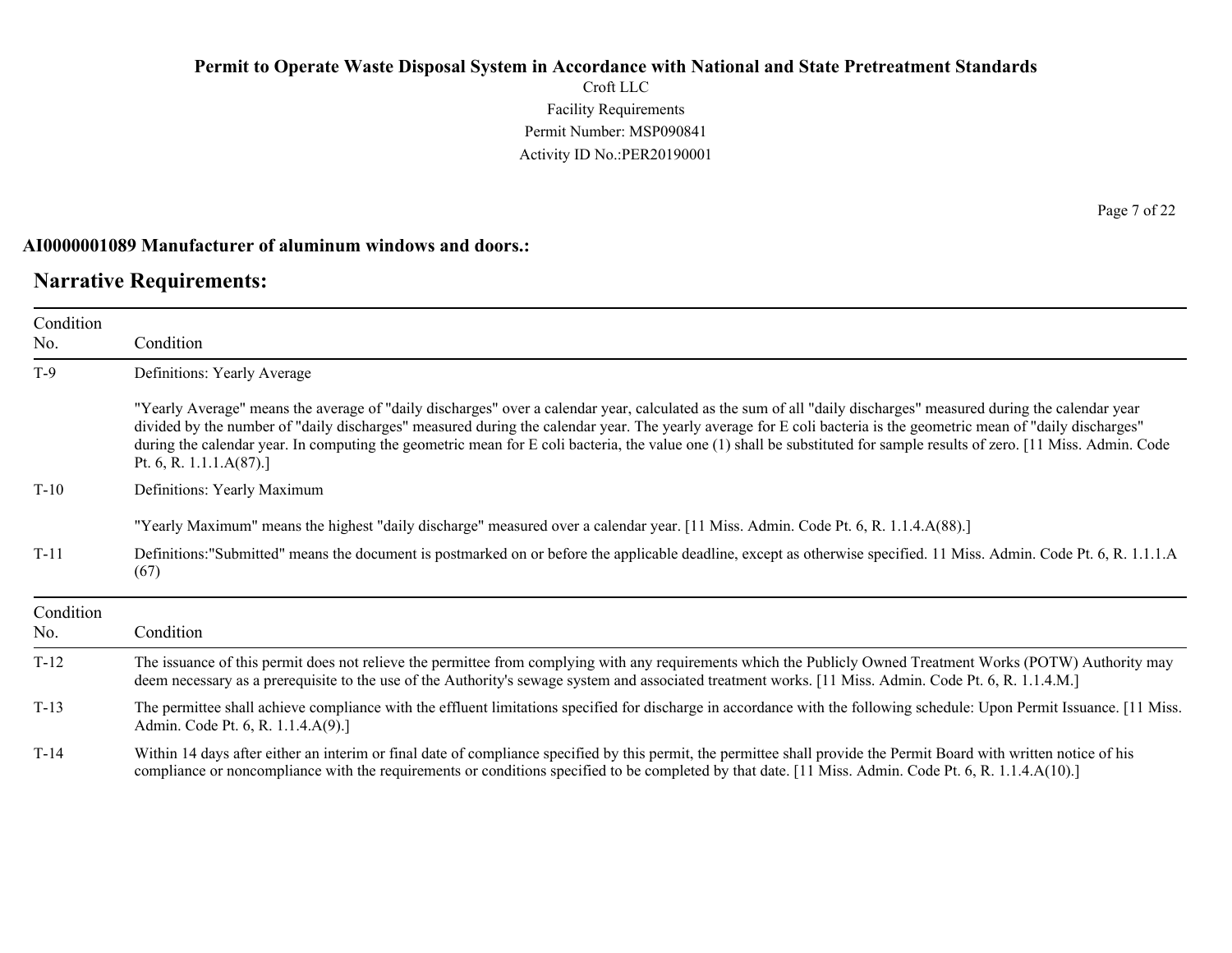Croft LLC Facility Requirements Permit Number: MSP090841 Activity ID No.:PER20190001

#### **AI0000001089 Manufacturer of aluminum windows and doors.:**

## **Narrative Requirements:**

Condition No. Condition T-15 No Discharge of Wastewater to Surface Water The discharge of any wastewater from this facility to the waters of the State of Mississippi shall constitute a violation of this permit, except as provided in the Bypassing and Upset conditions of this permit, or as authorized under separate permit pursuant to Section 402 of the Federal Water Pollution Control Act. [11 Miss. Admin. Code Pt. 6, R. 1.1.1.B.] T-16 Facilities Operation The permittee shall at all times properly operate, maintain, and when necessary, promptly replace all facilities and systems of collection, treatment and control (and related appurtenances) which are installed or used by the permittee to achieve compliance with the conditions of this permit. Proper operation and maintenance includes adequate laboratory controls and appropriate quality assurance procedures. Proper replacement includes maintaining an adequate inventory of replacement equipment and parts for prompt replacement when necessary to maintain continuous collection and treatment of wastewater. This provision requires the operation of back-up or auxiliary facilities or similar systems which are installed by a permittee only when the operation is necessary to achieve compliance with the conditions of the permit. The Permit Board may require regular reporting of internal operational and maintenance parameters where necessary to confirm proper operation of a waste treatment system. [11 Miss. Admin. Code Pt. 6, R. 1.1.4.A.(18).] T-17 Representative Sampling Samples and measurements taken as required herein shall be representative of the volume and nature of the monitored wastewater. [11 Miss. Admin. Code Pt. 6, R. 1.1.4.A(28)(e).] T-18 Reporting If the results for a given sample analysis are such that any parameter (other than E coli) is not detected at or above the minimum level for the test method used, a value of zero will be used for that sample in calculating an arithmetic mean value for the parameter. If the resulting calculated arithmetic mean value for that reporting period is zero, the permittee shall report "NODI = B" on the DMR. For E coli, a value of 1.0 shall be used in calculating the geometric mean. If the resulting E coli mean value is 1.0, the permittee shall report "NODI = B" on the DMR. For each quantitative sample value that is not detectable, the test method used and the minimum level for that method for that parameter shall be attached to and submitted with the DMR. The permittee shall then be considered in compliance with the appropriate effluent

limitation and/or reporting requirement. [11 Miss. Admin. Code Pt. 6, Ch. 1., Subch. 2]

Page 8 of 22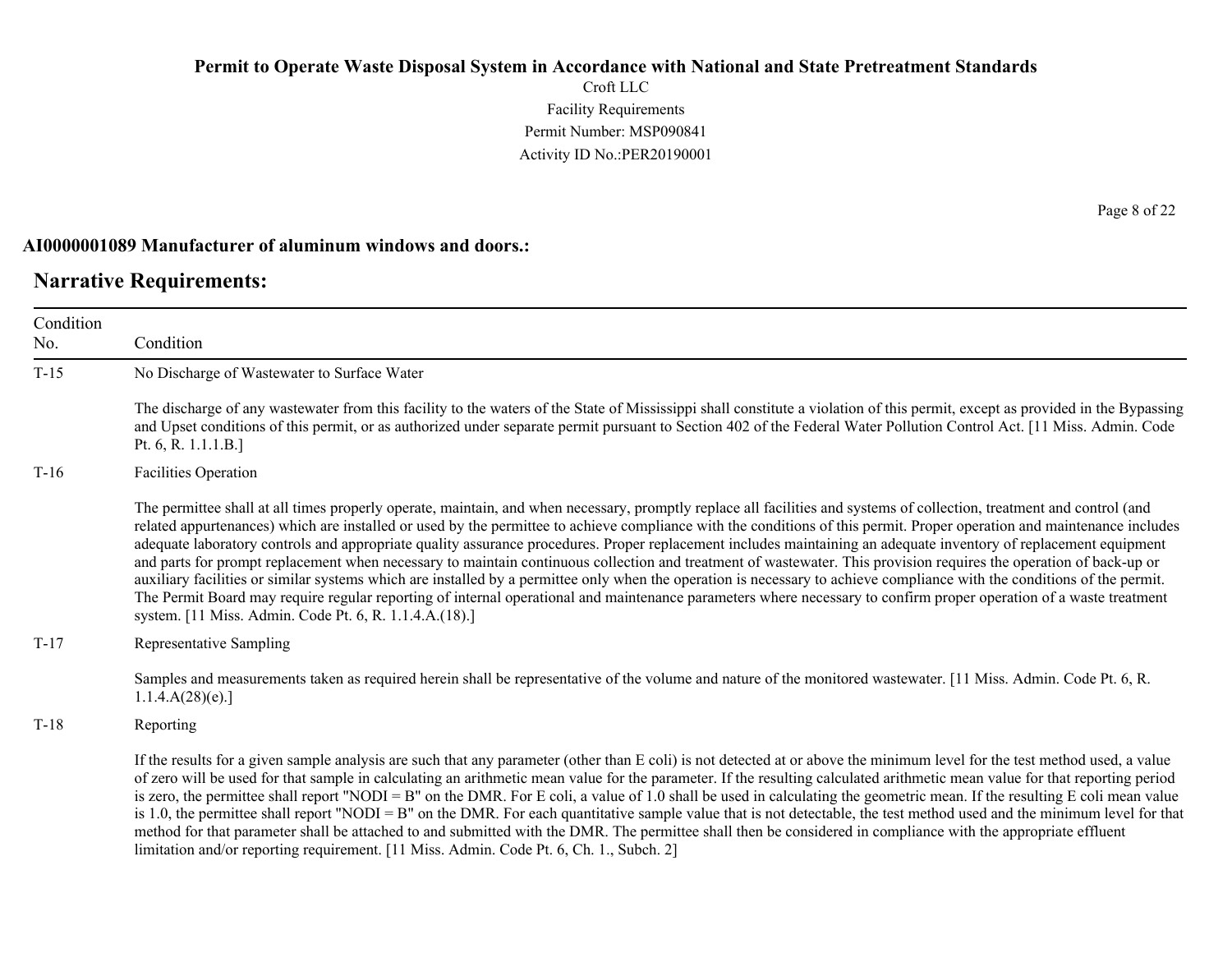Croft LLC Facility Requirements Permit Number: MSP090841 Activity ID No.:PER20190001

#### **AI0000001089 Manufacturer of aluminum windows and doors.:**

### **Narrative Requirements:**

Condition No. Condition T-19 Reporting If the permittee monitors any pollutant as prescribed in the permit more frequently than required by the permit using test procedures approved under 40 CFR Part 136 or, in the case of sludge use or disposal, approved under 40 CFR Part 136 unless otherwise specified in 40 CFR Part 503, or as specified in the permit, the results of this monitoring shall be included in the calculation and reporting of the data submitted in the DMR or sludge reporting form specified by the Permit Board. [11 Miss. Admin. Code Pt. 6, R. 1.1.4.A(15)(c)(2).] T-20 Reporting Calculations for all limitations which require averaging of measurements shall utilize an arithmetic mean unless otherwise specified by the Permit Board in the permit. [11 Miss. Admin. Code Pt. 6, R. 1.1.4.A(15)(c)(3).] T-21 Test Procedures Test procedures for the analysis of pollutants shall include those set forth in 40 CFR 136 or alternative procedures approved and/or promulgated by EPA. [11 Miss. Admin. Code Pt. 6, R. 1.1.4.A(30).] T-22 Records Retention All records and results of monitoring activities required by this permit, including calibration and maintenance records, shall be retained by the permittee for a minimum of three (3) years, unless otherwise required or extended by the Permit Board, copies of which shall be furnished to the Department upon request. [11 Miss. Admin. Code Pt. 6, R. 1.1.4.A(29)(a).] T-23 Falsifying Reports Any permittee who falsifies, tampers with, or knowingly renders inaccurate any monitoring device or method required by the Permit Board to be maintained as a condition in a permit, or who alters or falsifies the results obtained by such devices or methods and/or any written report required by or in response to a permit condition, shall be deemed to have violated a permit condition and shall be subject to the penalties provided for a violation of a permit condition pursuant to Section 49-17-43 of

the Code. [11 Miss. Admin. code Pt. 6, R. 1.1.4.A(29)(d).]

Page 9 of 22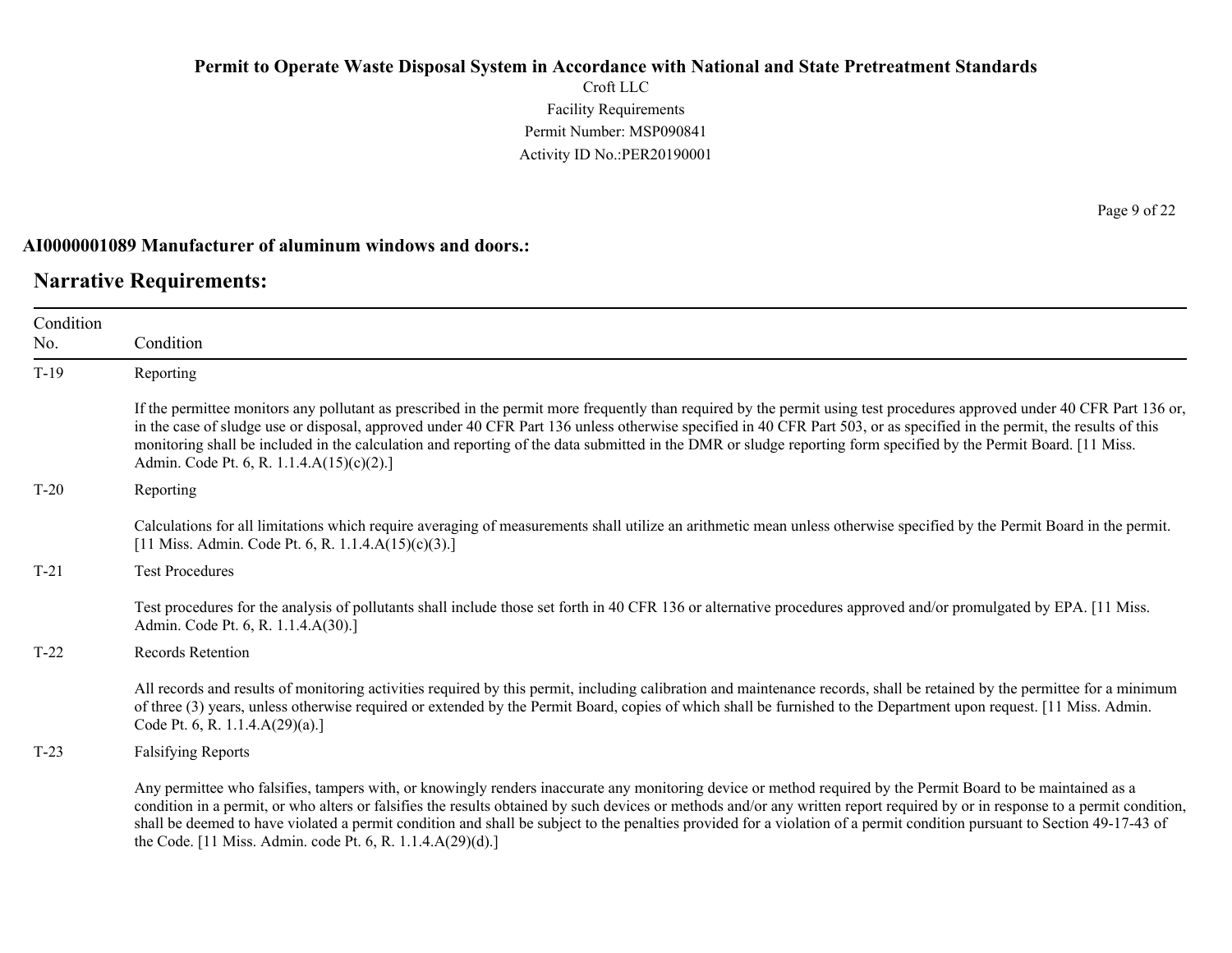Croft LLC Facility Requirements Permit Number: MSP090841 Activity ID No.:PER20190001

### **AI0000001089 Manufacturer of aluminum windows and doors.:**

# **Narrative Requirements:**

 $\overline{\phantom{0}}$ 

| Condition<br>No. | Condition                                                                                                                                                                                                                                                                                                                                                                                                                                                                                                                                                                                                                                        |
|------------------|--------------------------------------------------------------------------------------------------------------------------------------------------------------------------------------------------------------------------------------------------------------------------------------------------------------------------------------------------------------------------------------------------------------------------------------------------------------------------------------------------------------------------------------------------------------------------------------------------------------------------------------------------|
| $T-24$           | Compliance with Permit Conditions                                                                                                                                                                                                                                                                                                                                                                                                                                                                                                                                                                                                                |
|                  | All discharges authorized by the permit shall be consistent with the terms and conditions of the permit and the permittee shall make all reasonable efforts to meet any<br>interim or final dates for compliance specified therein. [11 Miss. Admin. Code Pt. 6, R. 1.1.4.A(13).]                                                                                                                                                                                                                                                                                                                                                                |
| $T-25$           | Facility Expansion and/or Modification                                                                                                                                                                                                                                                                                                                                                                                                                                                                                                                                                                                                           |
|                  | Any facility expansion, production increases, process modifications, changes in discharge volume or location or other changes in operations or conditions of the<br>permittee which may result in a new or increased discharge of waste, shall be reported to the Permit Board by submission of a new application for a permit pursuant to<br>11 Miss. Admin. Code Pt. 6, R. 1.1.2.A. of the Mississippi Wastewater Regulations, or if the discharge does not violate effluent limitations specified in the permit, by<br>submitting to the Permit Board a notice of a new or increased discharge. [11 Miss. Admin. Code Pt. 6, R. 1.1.4.A(14).] |
| $T-26$           | Routine Reporting                                                                                                                                                                                                                                                                                                                                                                                                                                                                                                                                                                                                                                |
|                  | Such test results, reports, or other data as the Mississippi Environmental Quality Permit Board may determine to be necessary shall be submitted as specified elsewhere<br>in the permit to the following address:                                                                                                                                                                                                                                                                                                                                                                                                                               |
|                  | Mississippi Department of Environmental Quality<br>Office of Pollution Control<br>P.O. Box 2261<br>Jackson, Mississippi 39225. [11 Miss. Admin. code Pt. 6, R. 1.1.4.A(16).]                                                                                                                                                                                                                                                                                                                                                                                                                                                                     |
| $T-27$           | Duty to Mitigate                                                                                                                                                                                                                                                                                                                                                                                                                                                                                                                                                                                                                                 |
|                  | The permittee shall take all reasonable steps to minimize or prevent any discharge or sludge use or disposal in violation of the permit that has a reasonable likelihood of<br>adversely affecting human health or the environment. [11 Miss. Admin. Code Pt. 6, R. 1.1.4.A(19).]                                                                                                                                                                                                                                                                                                                                                                |
| $T-28$           | <b>Bypassing</b>                                                                                                                                                                                                                                                                                                                                                                                                                                                                                                                                                                                                                                 |
|                  | The permittee shall comply with the terms and conditions regarding bypass found in 40 CFR 403.17. [11 Miss. Admin. Code Pt. 6, R. 1.1.4.M.]                                                                                                                                                                                                                                                                                                                                                                                                                                                                                                      |

Page 10 of 22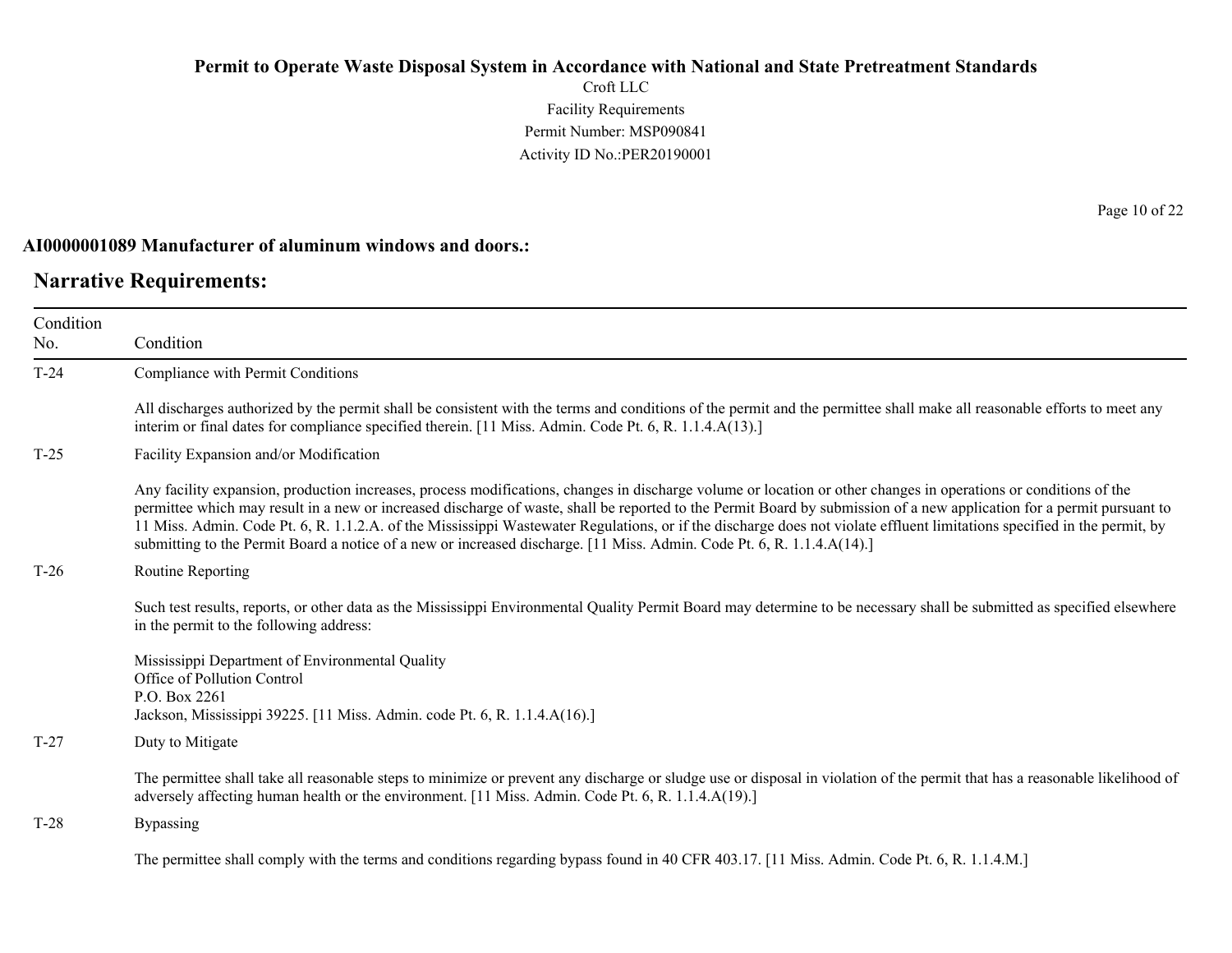Croft LLC Facility Requirements Permit Number: MSP090841 Activity ID No.:PER20190001

#### **AI0000001089 Manufacturer of aluminum windows and doors.:**

## **Narrative Requirements:**

Condition No. Condition T-29 Bypassing - Definitions "Bypass" means the intentional diversion of waste streams from any portion of the permittee's treatment facility. "Severe property damage" means substantial physical damage to property, damage to the treatment facilities which causes them to become inoperable, or substantial and permanent loss of natural resources which can reasonably be expected to occur in the absence of a bypass. Severe property damage does not mean economic loss caused by delays in production. [40 CFR 403.17(a)] T-30 Bypassing- Prohibition of Bypass Bypass is prohibited, and the Commission may take enforcement action against a permittee unless: (1) Bypass was unavoidable to prevent loss of life, personal injury, or severe property damage. (2) There were no feasible alternatives to the bypass, such as the use of auxiliary treatment facilities, retention of untreated wastes, or maintenance during normal periods of equipment downtime. This condition is not satisfied if adequate back-up equipment should have been installed in the exercise of reasonable engineering judgement to prevent a bypass which occurred during normal periods of equipment downtime or preventative maintenance; and (3) The permittee submitted notices as required under the notice of bypass requirement in this permit. [40 CFR 403.17(d)] T-31 Upsets The permittee shall meet the conditions of 40 CFR 403.16 regarding "Upsets" and as in the upset requirements of this permit. [11 Miss. Admin. Code Pt. 6, R. 1.1.4.M.] T-32 Upsets- Definition

"Upset" means an exceptional incident in which there is unintentional and temporary noncompliance with categorical pretreatment standards because of factors beyond the reasonable control of the permittee. An upset does not include noncompliance to the extent caused by operational error, improperly designed treatment facilities, inadequate treatment facilities, lack of preventive maintenance, or careless or improper operation. [11 Miss. Admin. Code Pt. 6, R. 1.1.4.A(27).)]

Page 11 of 22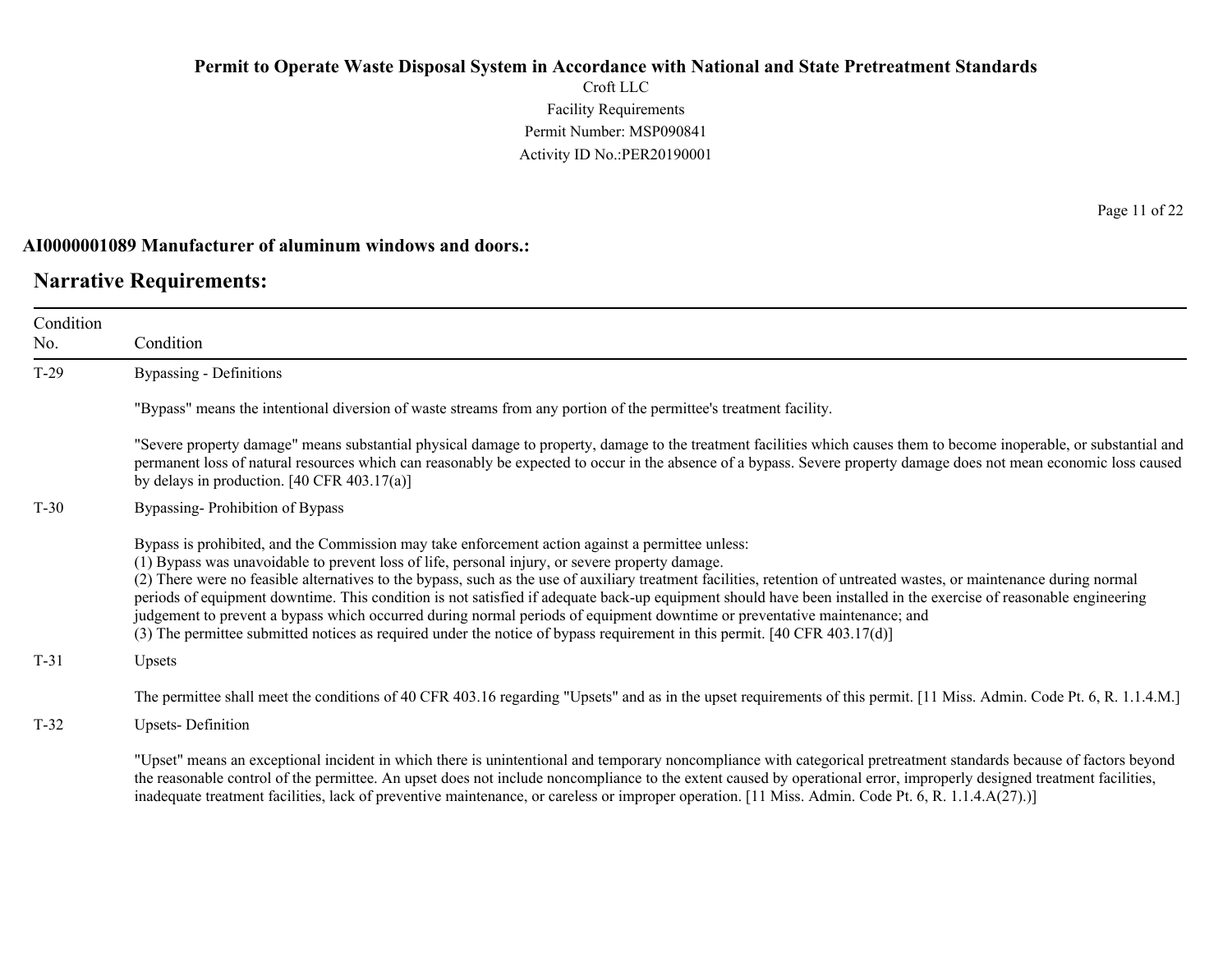Croft LLC Facility Requirements Permit Number: MSP090841 Activity ID No.:PER20190001

#### **AI0000001089 Manufacturer of aluminum windows and doors.:**

## **Narrative Requirements:**

No.

Condition Condition T-33 Upsets - Effect of an upset An upset constitutes an affirmative defense to an action brought for noncompliance with categorical pretreatment standards if the "conditions necessary for demonstration of upset" requirements of this permit are met. No determination made during administrative review of claims that noncompliance was caused by upset, and before an action for noncompliance, is final administrative action subject to judicial review. [11 Miss. Admin. Code Pt. 6, R. 1.1.4.A(27).] T-34 Upsets - Conditions necessary for demonstration of upset A permittee who wishes to establish the affirmative defense of upset shall demonstrate, through properly signed contemporaneous operating logs, or other relevant evidence that: (1) An upset occurred and that the permittee can identify the cause(s) of the upset; (2) The permitted facility was at the time being properly operated in a prudent and workmanlike manner and in compliance with applicable operation and maintenance procedures; and; (3) The permittee submitted notice of the upset as required in 40 CFR 403.16(c)(3)(24-hour notice of noncompliance). [11 Miss. Admin. Code Pt. 6, R. 1.1.4.A(27).] T-35 Upsets - Burden of proof

In any enforcement proceeding the permittee seeking to establish the occurrence of an upset has the burden of proof. [11 Miss. Admin. Code Pt. 6, R. 1.1.4.A(27).]

T-36 Upsets- User responsibility in case of upset

The Industrial User shall control production or all discharges to the extent necessary to maintain compliance with categorical Pretreatment Standards upon reduction, loss, or failure of its treatment facility until the facility is restored or an alternative method of treatment is provided. This requirement applies in the situation where among other things, the primary source of power of the treatment facility is reduced, lost or fails. [40 CFR 403.16(f)]

Page 12 of 22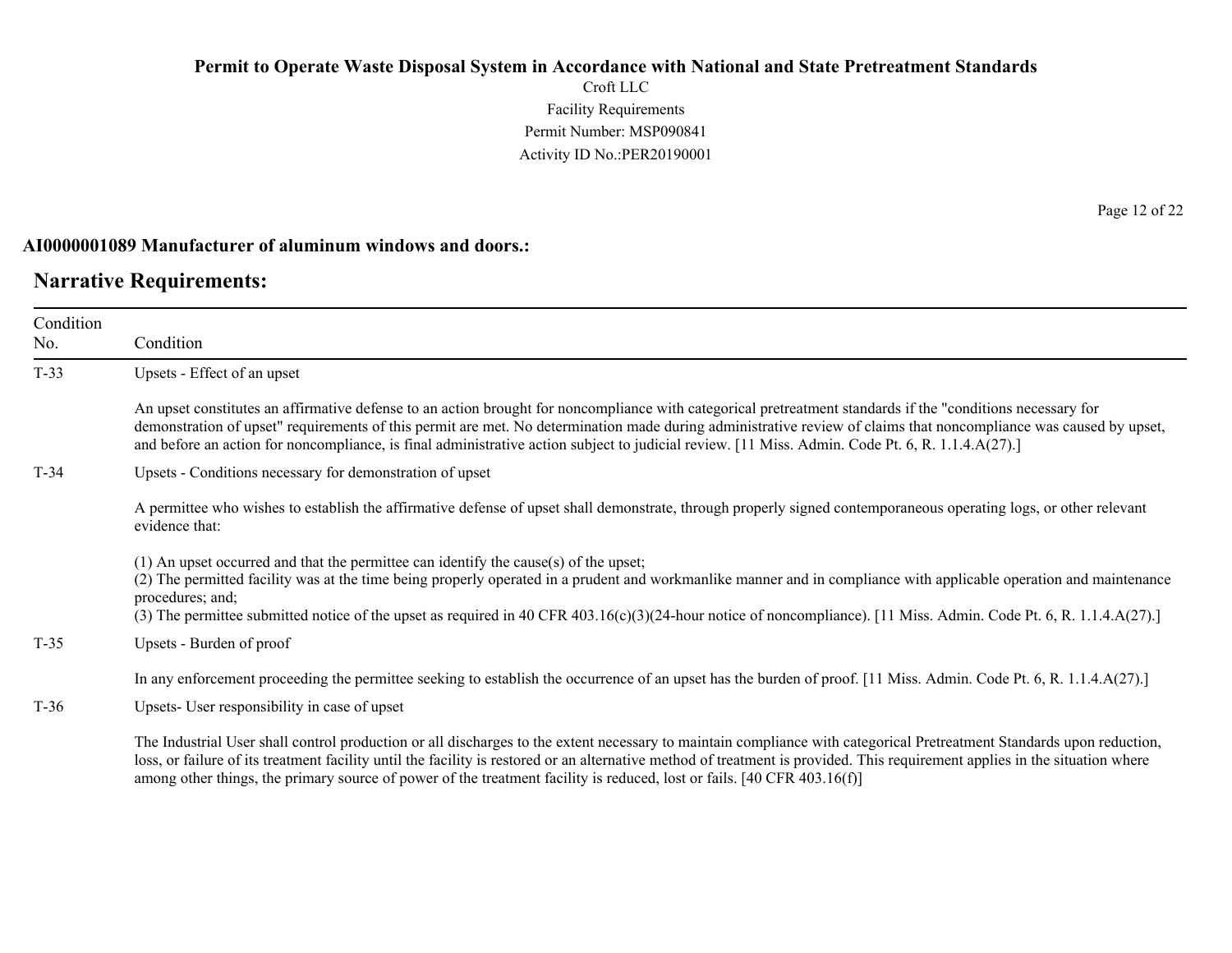Croft LLC Facility Requirements Permit Number: MSP090841 Activity ID No.:PER20190001

### **AI0000001089 Manufacturer of aluminum windows and doors.:**

# **Narrative Requirements:**

Page 13 of 22

| Condition<br>No. | Condition                                                                                                                                                                                                                                                                                                                                                                                                                                                                                                                                                                                                                                                                                                                                                                     |
|------------------|-------------------------------------------------------------------------------------------------------------------------------------------------------------------------------------------------------------------------------------------------------------------------------------------------------------------------------------------------------------------------------------------------------------------------------------------------------------------------------------------------------------------------------------------------------------------------------------------------------------------------------------------------------------------------------------------------------------------------------------------------------------------------------|
| $T-37$           | <b>Removed Substances</b>                                                                                                                                                                                                                                                                                                                                                                                                                                                                                                                                                                                                                                                                                                                                                     |
|                  | Solids, sludges, filter backwash, or other residuals removed in the course of treatment or control of wastewater shall be disposed of in a manner such as to prevent such<br>materials from entering State waters and in a manner consistent with the Mississippi Solid Waste Disposal Act, the Federal Resource Conservation and Recovery Act,<br>and the Mississippi Water Pollution Control Act. [11 Miss. Admin. Code Pt. 6, R. 1.1.4.A(21).]                                                                                                                                                                                                                                                                                                                             |
| $T-38$           | <b>Power Failures</b>                                                                                                                                                                                                                                                                                                                                                                                                                                                                                                                                                                                                                                                                                                                                                         |
|                  | If electric power is required, in order to maintain compliance with the conditions and prohibitions of the permit, the permittee shall either:                                                                                                                                                                                                                                                                                                                                                                                                                                                                                                                                                                                                                                |
|                  | (1) Provide an alternative power source to operate the wastewater control facilities; or, if such alternative power source is not in existence, and no date for its<br>implementation appears in the permit,<br>(2) Halt, reduce, or otherwise control production and/or all wastewater flows upon reduction, loss, or failure of the primary source of power to the wastewater control<br>facilities. [11 Miss. Admin. Code Pt. 6, R.1.1.4.A(22).]                                                                                                                                                                                                                                                                                                                           |
| $T-39$           | Inspection and Entry                                                                                                                                                                                                                                                                                                                                                                                                                                                                                                                                                                                                                                                                                                                                                          |
|                  | The permittee shall allow any authorized Commission representative to enter the permittee's premises where a wastewater source is located or in which records are<br>required to be kept under the terms and conditions of this permit, at any reasonable time, to have access to and copy any applicable records, to inspect process facilities,<br>treatment works, monitoring methods or equipment or to take samples, as authorized by Section 49-17-21 of the Code. In the event of investigation during an emergency<br>response action, a reasonable time shall be any time of the day or night. Follow-up investigations subsequent to the conclusion of the emergency event shall be<br>conducted at reasonable times. [11 Miss. Admin. Code Pt. 6, R. 1.1.4.A(17).] |
| $T-40$           | Transfer of Ownership or Control                                                                                                                                                                                                                                                                                                                                                                                                                                                                                                                                                                                                                                                                                                                                              |
|                  | This permit is not transferable to any person without proper modification of this permit following procedures found in [11 Miss. Admin. Code Pt. 6, R. 1.1.5.C.]                                                                                                                                                                                                                                                                                                                                                                                                                                                                                                                                                                                                              |
| $T-41$           | <b>Signatory Requirements</b>                                                                                                                                                                                                                                                                                                                                                                                                                                                                                                                                                                                                                                                                                                                                                 |
|                  | All applications, reports, or information submitted to the Permit Board shall be signed and certified. [11 Miss. Admin. Code Pt. 6, R. 1.1.2.C.]                                                                                                                                                                                                                                                                                                                                                                                                                                                                                                                                                                                                                              |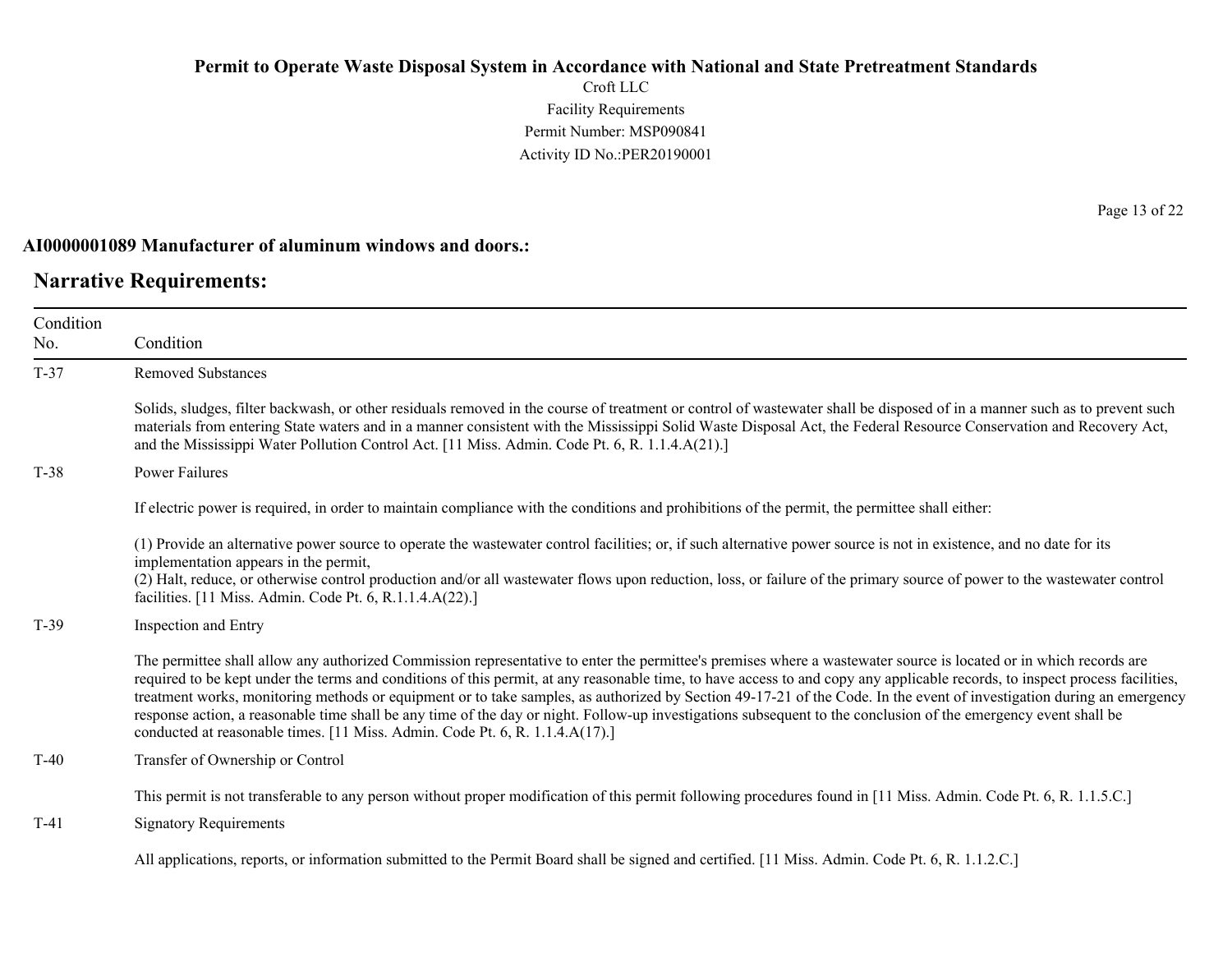Croft LLC Facility Requirements Permit Number: MSP090841 Activity ID No.:PER20190001

#### **AI0000001089 Manufacturer of aluminum windows and doors.:**

# **Narrative Requirements:**

Condition No. Condition T-42 Signatory Requirements - Application Signatures All permit applications shall be signed as follows: (1) For a corporation: by a responsible corporate officer. For the purpose of this Section, a responsible corporate officer means: (i) a president, secretary, treasurer or vice president of the corporation in charge of a principal business function, or any other person who performs similar policy - or decision-making function for the corporation, or (ii) the manager of one or more manufacturing, production, or operating facilities provided, the manager is authorized to make management decisions which govern the operation of the regulated facility including having the explicit or implicit duty of making major capital investment recommendations, and initiating and directing other comprehensive measures to assure long term environmental compliance with environmental laws and regulations; the manager can ensure that the necessary systems are established or actions taken to gather complete and accurate information for permit application requirements; and where authority to sign documents has been assigned or delegated to the manager in accordance with corporate procedures. (2) For a partnership or sole proprietorship: by a general partner or the proprietor, respectively; or (3) For a municipality, State, Federal, or other public agency: by either a principal executive officer or ranking elected official. [11 Miss. Admin. Code Pt. 6, R. 1.1.2.C.] T-43 Signatory Requirements -Reports and Other Information All reports required by the permit and other information requested by the Permit Board shall be signed by a person described by the application signature requirements in this permit or by a duly authorized representative of that person. A person is a duly authorized representative only if: (1) The authorization is made in writing by a person described by the application signature requirements; (2) The authorization specifies either an individual or a position having responsibility for the overall operation of the regulated facility or activity, such as the position of plant manager, operator of a well or a well field, superintendent, position having overall responsibility for environmental matters for the company. (A duly authorized

representative may thus be either a named individual or any individual occupying a named position.); and

(3) The written authorization is submitted to the Permit Board. [11 Miss. Admin. Code Pt. 6, R. 1.1.2.C.]

Page 14 of 22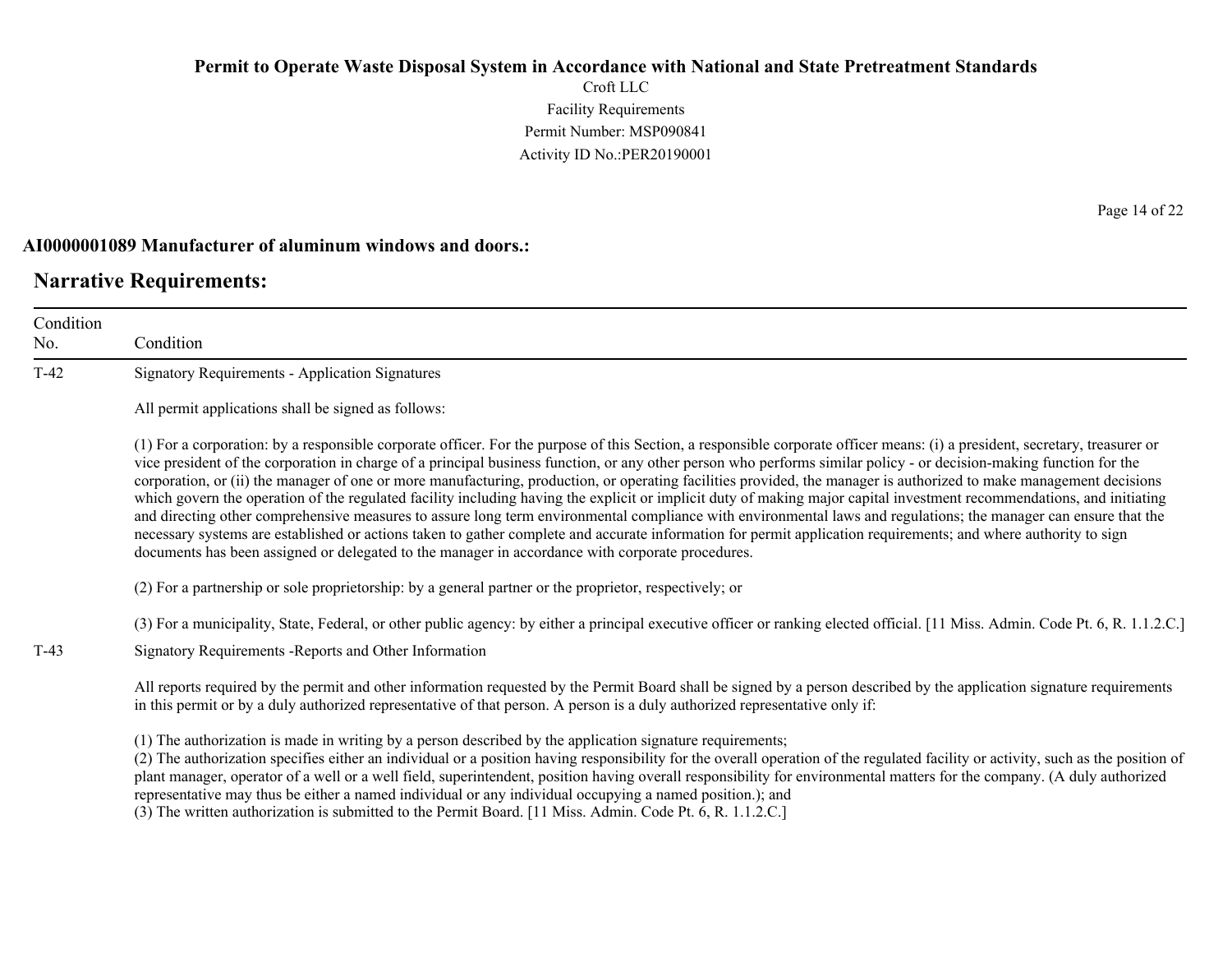Croft LLC Facility Requirements Permit Number: MSP090841 Activity ID No.:PER20190001

#### **AI0000001089 Manufacturer of aluminum windows and doors.:**

## **Narrative Requirements:**

Condition No. Condition T-44 Signatory Requirements - Changes to Authorization If an authorization under the signatory requirements of this permit is no longer accurate because a different individual or position has responsibility for the overall operation of the facility, a new authorization satisfying the signatory requirements of this permit must be submitted to the Permit Board prior to or together with any reports, information, or applications. [11 Miss. Admin. Code Pt. 6, R. 1.1.4.M.] T-45 Signatory Requirements - Certification Any person signing a document under the signatory requirements stated in this permit shall make the following certification: "I certify under penalty of law that this document and all attachments were prepared under the direction or supervision in accordance with a system designed to assure that qualified personnel properly gather and evaluate the information submitted. Based on my inquiry of the person or persons who manage the system, or those persons directly responsible for gathering the information, the information submitted is, to the best of my knowledge and belief, true, accurate, and complete. I am aware that there are significant penalties for submitting false information, including the possibility of fine and imprisonment for knowing violations." [11 Miss. Admin. Code Pt. 6, R. 1.1.4.A(29)(d).] T-46 Availability of Records Except for information deemed to be confidential under the Mississippi Code Ann. 49-17-39 and 40 CFR 123.41, file information relating to this permit shall be made available for public inspection and copying during normal business hours at the office of the Department of Environmental Quality in Jackson, Mississippi. Written request must be provided in accordance with policies developed by the Commission and must state, specifically, records proposed for review, date proposed for review and copying requirements. [11 Miss. Admin. Code Pt. 6, R. 1.1.3.E.] T-47 Duty to Provide Information The permittee shall furnish to the Permit Board within a reasonable time any relevant information which the Permit Board may request to determine whether cause exists for modifying, revoking and reissuing, or terminating the permit, or to determine compliance with the permit. The permittee shall also furnish to the Permit Board upon request, copies of records required to be kept by the permit. [11 Miss. Admin. Code Pt. 6, R. 1.1.4.A(16).]

Page 15 of 22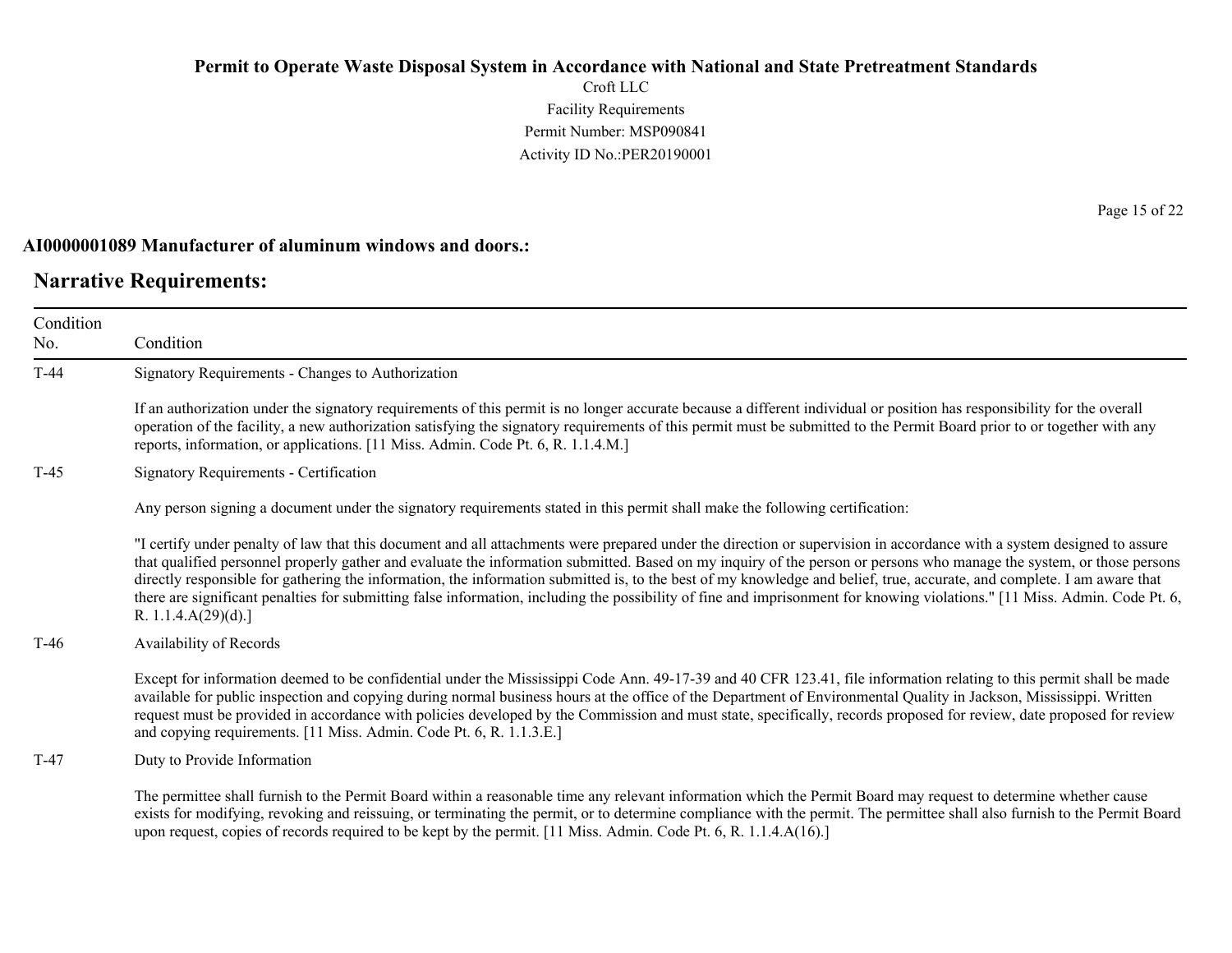Croft LLC Facility Requirements Permit Number: MSP090841 Activity ID No.:PER20190001

### **AI0000001089 Manufacturer of aluminum windows and doors.:**

# **Narrative Requirements:**

| Condition<br>No. | Condition                                                                                                                                                                                                                                                                                                                                                                                                                                                                                                                                                                                                                                                                            |
|------------------|--------------------------------------------------------------------------------------------------------------------------------------------------------------------------------------------------------------------------------------------------------------------------------------------------------------------------------------------------------------------------------------------------------------------------------------------------------------------------------------------------------------------------------------------------------------------------------------------------------------------------------------------------------------------------------------|
| T-48             | <b>Permit Actions</b>                                                                                                                                                                                                                                                                                                                                                                                                                                                                                                                                                                                                                                                                |
|                  | The permit may be modified, revoked and reissued, or terminated for cause. The filing of a request by the permittee for a permit modification, revocation and reissuance,<br>or termination, or a modification of planned changes or anticipated noncompliance, does not stay any permit condition. [11 Miss. Admin. Code Pt. 6, R. 1.1.5.C.(5).]                                                                                                                                                                                                                                                                                                                                    |
| T-49             | Civil and Criminal Liability                                                                                                                                                                                                                                                                                                                                                                                                                                                                                                                                                                                                                                                         |
|                  | (1) Any person who violates a term, condition or schedule of compliance contained within this permit or the Mississippi Water Pollution Control Law is subject to the<br>actions defined by law.<br>(2) Except as provided in permit conditions on "Bypassing" and "Upsets", nothing in this permit shall be construed to relieve the permittee from civil or criminal<br>penalties for noncompliance.<br>(3) It shall not be the defense of the permittee in an enforcement action that it would have been necessary to halt or reduce the permitted activity in order to maintain<br>compliance with the conditions of this permit. [11 Miss. Admin. Code Pt. 6, R. 1.1.4.A.(24).] |
| $T-50$           | Oil and Hazardous Substance Liability                                                                                                                                                                                                                                                                                                                                                                                                                                                                                                                                                                                                                                                |
|                  | Nothing in this permit shall be construed to preclude the institution of any legal action or relieve the permittee from any responsibilities, liabilities, or penalties to which<br>the nomittee is an user be subject to under Cestion 211 of the Eadam Water Dellution Control Ast and analizable maggierations under Meciniari Law nominima to                                                                                                                                                                                                                                                                                                                                    |

the permittee is or may be subject to under Section 311 of the Federal Water Pollution Control Act and applicable provisions under Mississippi Law pertaining to transportation, storage, treatment, or spillage of oil or hazardous substances. [11 Miss. Admin. Code Pt. 6, R. 1.1.4.A(23).]

Page 16 of 22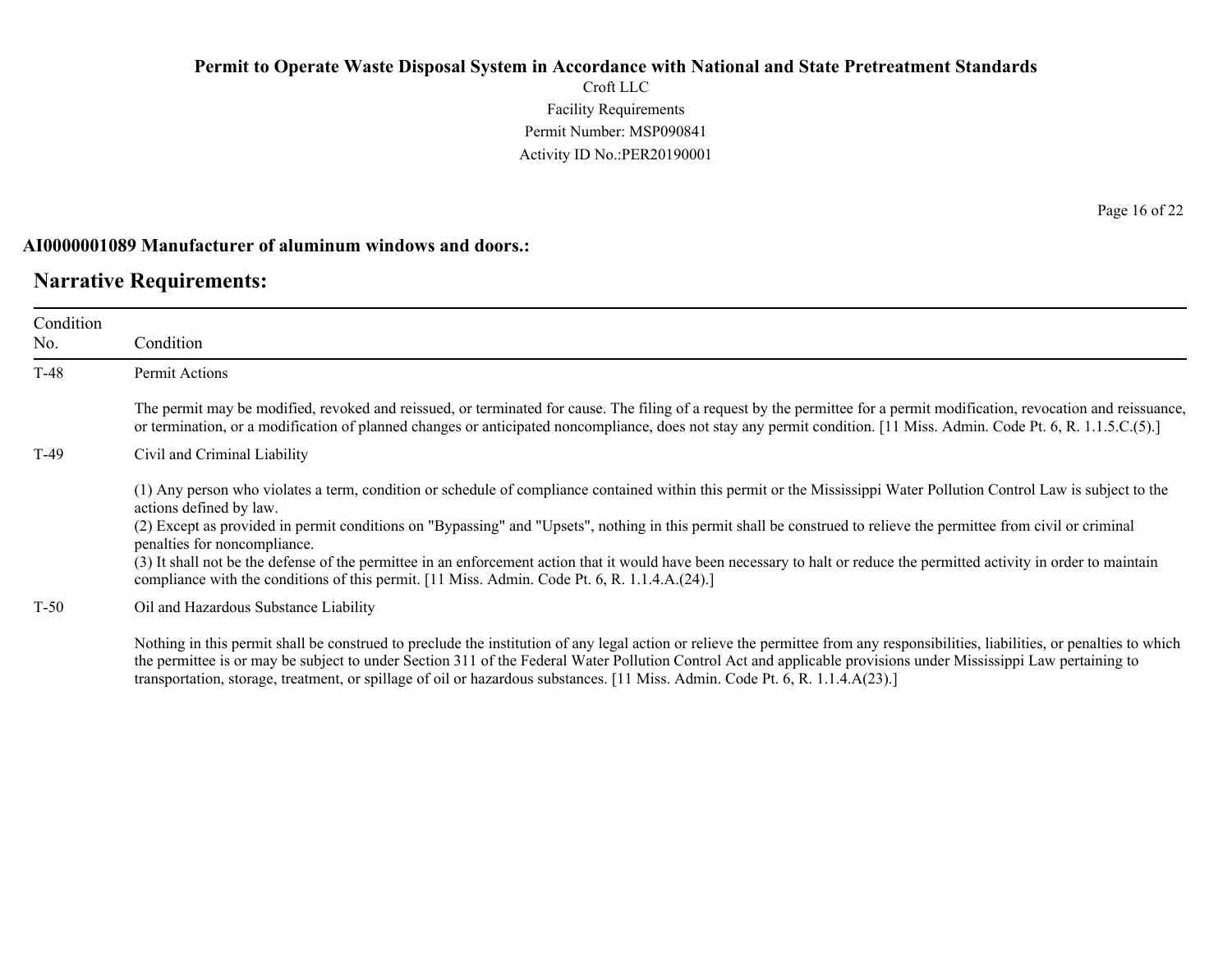Croft LLC Facility Requirements Permit Number: MSP090841 Activity ID No.:PER20190001

# **AI0000001089 Manufacturer of aluminum windows and doors.:**

# **Narrative Requirements:**

| Condition<br>No. | Condition                                                                                                                                                                                                                                                                                                                                                                                                                                                                                                                                                                                                                                                                                                                                                                                                                                                                                                                                                                                                                                                                                                                                                                                                                                                                                                                                                                                                                                                                                                                                                                                                                                                                                                                                                                                                          |  |  |
|------------------|--------------------------------------------------------------------------------------------------------------------------------------------------------------------------------------------------------------------------------------------------------------------------------------------------------------------------------------------------------------------------------------------------------------------------------------------------------------------------------------------------------------------------------------------------------------------------------------------------------------------------------------------------------------------------------------------------------------------------------------------------------------------------------------------------------------------------------------------------------------------------------------------------------------------------------------------------------------------------------------------------------------------------------------------------------------------------------------------------------------------------------------------------------------------------------------------------------------------------------------------------------------------------------------------------------------------------------------------------------------------------------------------------------------------------------------------------------------------------------------------------------------------------------------------------------------------------------------------------------------------------------------------------------------------------------------------------------------------------------------------------------------------------------------------------------------------|--|--|
| $T-51$           | Hazardous Waste Release(1) The permittee shall notify the Mississippi Department of Environmental Quality, the EPA Regional Waste Management Division Director,<br>State hazardous waste authorities, and the POTW in writing of any discharge into the POTW of a substance, which, if otherwise disposed of, would be a hazardous<br>waste under 40 CFR part 261. Such notification must include the name of the hazardous waste as set forth in 40 CFR part 261, the EPA hazardous waste number, and<br>the type of discharge (continuous, batch, or other). If the Industrial User discharges more than 100 kilograms of such waste per calendar month to the POTW, the<br>notification shall also contain the following information to the extent such information is known and readily available to the Industrial User: An identification of the<br>hazardous constituents contained in the wastes, as estimation of the mass and concentration of such constituents in the wastestream discharged during that calendar<br>month, and an estimation of the mass of constituents in the wastestream expected to be discharged during the following twelve months. All notifications must take place<br>within 180 days of the effective date of this rule. Industrial users who commence discharging after the effective date of this rule shall provide the notification no later<br>than 180 days after the discharge of the listed or characteristic hazardous waste. Any notification under this paragraph need be submitted only once. However,<br>notifications of changed discharges must be submitted under 40 CFR 403.12(j). The notification requirement in this section does not apply to pollutants already reported<br>under the self-monitoring requirements of 40 CFR 403.12(b), (d), and (e). |  |  |
| $T-52$           | Hazardous Waste Release (continued)                                                                                                                                                                                                                                                                                                                                                                                                                                                                                                                                                                                                                                                                                                                                                                                                                                                                                                                                                                                                                                                                                                                                                                                                                                                                                                                                                                                                                                                                                                                                                                                                                                                                                                                                                                                |  |  |
|                  | (2) Dischargers are exempt from the requirements of paragraph (1) of the Hazardous Waste Release requirement during a calendar month in which they discharge no<br>more than fifteen kilograms of hazardous wastes, unless the wastes are acute hazardous wastes as specified in 40 CFR 261.30(d) and 261.33(d). Discharge of more than<br>fifteen kilograms of non-acute hazardous wastes in a calendar month, or of any quantity of acute hazardous wastes as specified in 40 CFR 261.30(d) and 261.33(e),<br>requires a one-time notification. Subsequent months during which the Industrial User discharges more than such quantities of any hazardous waste do not require<br>additional notification.                                                                                                                                                                                                                                                                                                                                                                                                                                                                                                                                                                                                                                                                                                                                                                                                                                                                                                                                                                                                                                                                                                        |  |  |
|                  | (3) In the case of any new regulations under section 3001 of RCRA identifying additional characteristics of hazardous waste or listing any additional substance as a<br>hazardous waste, the Industrial User must notify the POTW, the EPA Regional Waste Management Division Director, and State hazardous waste authorities of the<br>discharge of such substance within 90 days of the effective date of such regulations. $[40 \text{ CFR } 403.12(p)]$                                                                                                                                                                                                                                                                                                                                                                                                                                                                                                                                                                                                                                                                                                                                                                                                                                                                                                                                                                                                                                                                                                                                                                                                                                                                                                                                                        |  |  |
| $T-53$           | Hazardous Waste Release (continued)                                                                                                                                                                                                                                                                                                                                                                                                                                                                                                                                                                                                                                                                                                                                                                                                                                                                                                                                                                                                                                                                                                                                                                                                                                                                                                                                                                                                                                                                                                                                                                                                                                                                                                                                                                                |  |  |
|                  | (4) In the case of any notification made under paragraph (1) of this section, the Industrial User shall certify that it has a program in place to reduce the volume and<br>toxicity of hazardous wastes generated to the degree it has determined to be economically practical. [40 CFR 403.12(p)]                                                                                                                                                                                                                                                                                                                                                                                                                                                                                                                                                                                                                                                                                                                                                                                                                                                                                                                                                                                                                                                                                                                                                                                                                                                                                                                                                                                                                                                                                                                 |  |  |

Page 17 of 22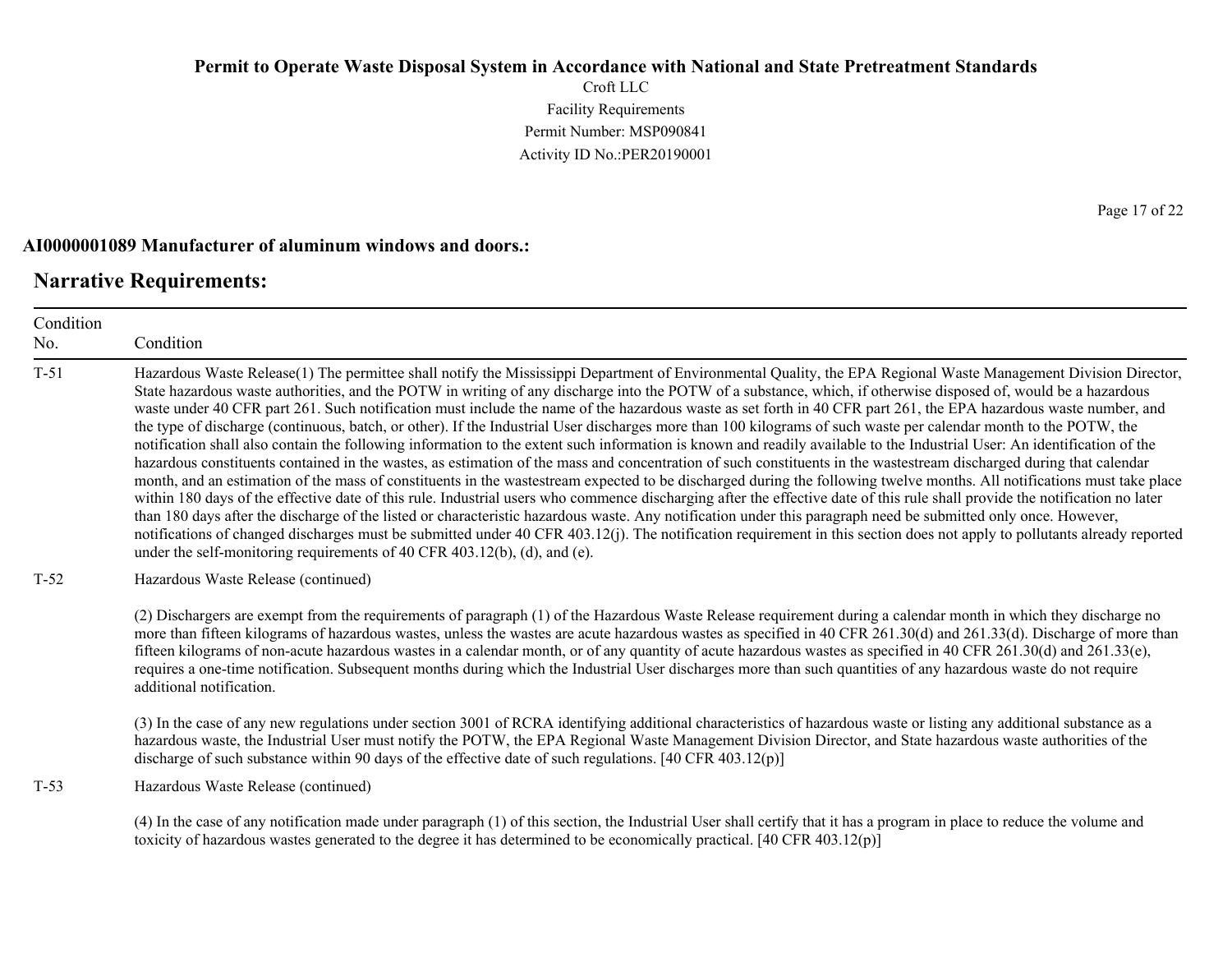Croft LLC Facility Requirements Permit Number: MSP090841 Activity ID No.:PER20190001

#### **AI0000001089 Manufacturer of aluminum windows and doors.:**

## **Narrative Requirements:**

Condition No. Condition T-54 Property Rights The issuance of this permit does not convey any property rights in either real or personal property, or any exclusive privileges, nor does it authorize any injury to private property or any invasion of personal rights, nor any infringement of Federal, State, or local laws or regulations. [11 Miss. Admin. Code Pt. 6, R. 1.1.5.E.] T-55 Severability The provisions of this permit are severable. If any provision of this permit, or the application of any provision of this permit to any circumstances, is challenged or held invalid, the validity of the remaining permit provisions and/or portions thereof or their application to other persons or sets of circumstances, shall not be affected thereby. [11 Miss. Admin. Code Pt. 6, R. 1.1.4.A(25).] T-56 Protection of Confidential Information (1) Pursuant to Miss. Code Ann. ' 49-17-39 and 40 CFR 123.41, the Permit Board shall make available to the public all information contained on any form and all public comments on such information. Effluent data and information concerning air or water quality shall also be made available to the public. Information that is determined by the Commission to be trade secrets shall not be disclosed to the public without prior consent of the source of such information. When a claim of confidentiality is made by a person in accordance with the provisions of Miss. Code Ann. ' 49-17-39, a recommendation on the questions of confidentiality shall be made by the Commission and forwarded to the Regional Administrator (or his/her designee) of EPA for his concurrence in such determination of confidentiality. [11 Miss. Admin. Code Pt. 6, R. 1.1.3.F.] T-57 Protection of Confidential Information- continued (2) A copy of a State, UIC, or NPDES permit application, public notice, fact sheet, draft permit and other forms relating thereto, including written public comment and

other reports, files and information relating to the application not classified as confidential information by the Commission pursuant to part (1) of this requirement, shall be available for public inspection and copying during normal business hours at the office of the Department in Jackson, Mississippi. [11 Miss. Admin. Code Pt. 6, R. 1.1.3.F.]

Page 18 of 22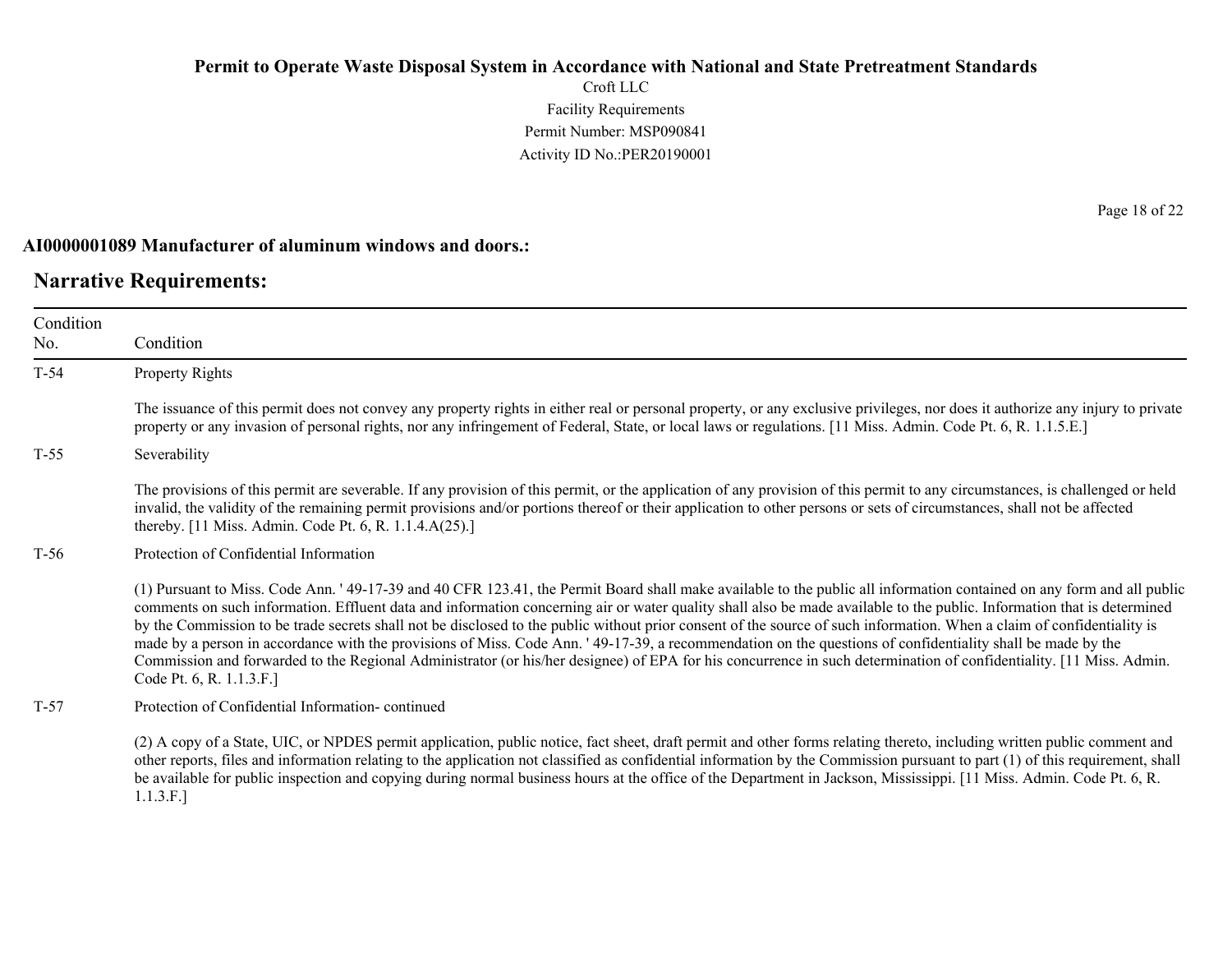Croft LLC Facility Requirements Permit Number: MSP090841 Activity ID No.:PER20190001

### **AI0000001089 Manufacturer of aluminum windows and doors.:**

to waters of the State. [11 Miss. Admin. Code Pt. 6, R. 1.1.4.A(11).]

## **Narrative Requirements:**

Condition No. Condition T-58 Protection of Confidential Information- continued (3) Upon determination by the Commission that information submitted by a permit applicant is entitled to protection against disclosure as trade secrets, the information shall be so labeled and otherwise handled as confidential. Copies of the information and a notice of the Commission's action shall be forwarded to the Regional Administrator (or his/her designee). In making its determination of entitlement to protection as a trade secret, the Commission shall follow the procedure set forth in Miss. Code Ann. ' 49-17-39. In the event the Commission denies the claim of confidentiality, the applicant shall have, upon notification thereof, the right to appeal the Commission's determination in the same manner provided for other orders of the Commission. No disclosure, except to EPA, shall be allowed until any appeal from the determination of the Commission is completed. [11 Miss. Admin. Code Pt. 6, R. 1.1.3.F.] T-59 Spill Prevention and Best Management Plans Any permittee which has above ground bulk storage capacity, of more than 1320 gallons or any single container with a capacity greater than 660 gallons, of materials and/or liquids (including but not limited to, all raw, finished and/or waste material) with chronic or acute potential for pollution impact on waters of the State and not subject to Mississippi Hazardous Waste Management Regulations or 40 CFR 112 (Oil Pollution Prevention) regulations shall provide secondary containment as found in 40 CFR 112 or equivalent protective measures such as trenches or waterways which would conduct any tank releases to a permitted treatment system or sufficient equalization or treatment capacity needed to prevent chronic/acute pollution impact. [11 Miss. Admin. Code Pt. 6, R. 1.1.4.A(12)(a).] T-60 Closure Requirements Should the permittee decide to permanently close and abandon the premises upon which it operates, it shall provide a Closure Plan to the Permit Board no later than 90 days prior to doing so. This Closure Plan shall address how and when all manufactured products, by-products, raw materials, stored chemicals, and solid and liquid waste and residues will be removed from the premises or permanently disposed of on site such that no potential environmental hazard to the waters of the State will be presented. Closure plan(s) submitted to and approved by Mississippi Department of Environmental Quality for compliance with other environmental regulations will satisfy the closure requirements for those items specifically addressed in the closure plan(s) as long as the closure does not present a potential for environmental hazard

Page 19 of 22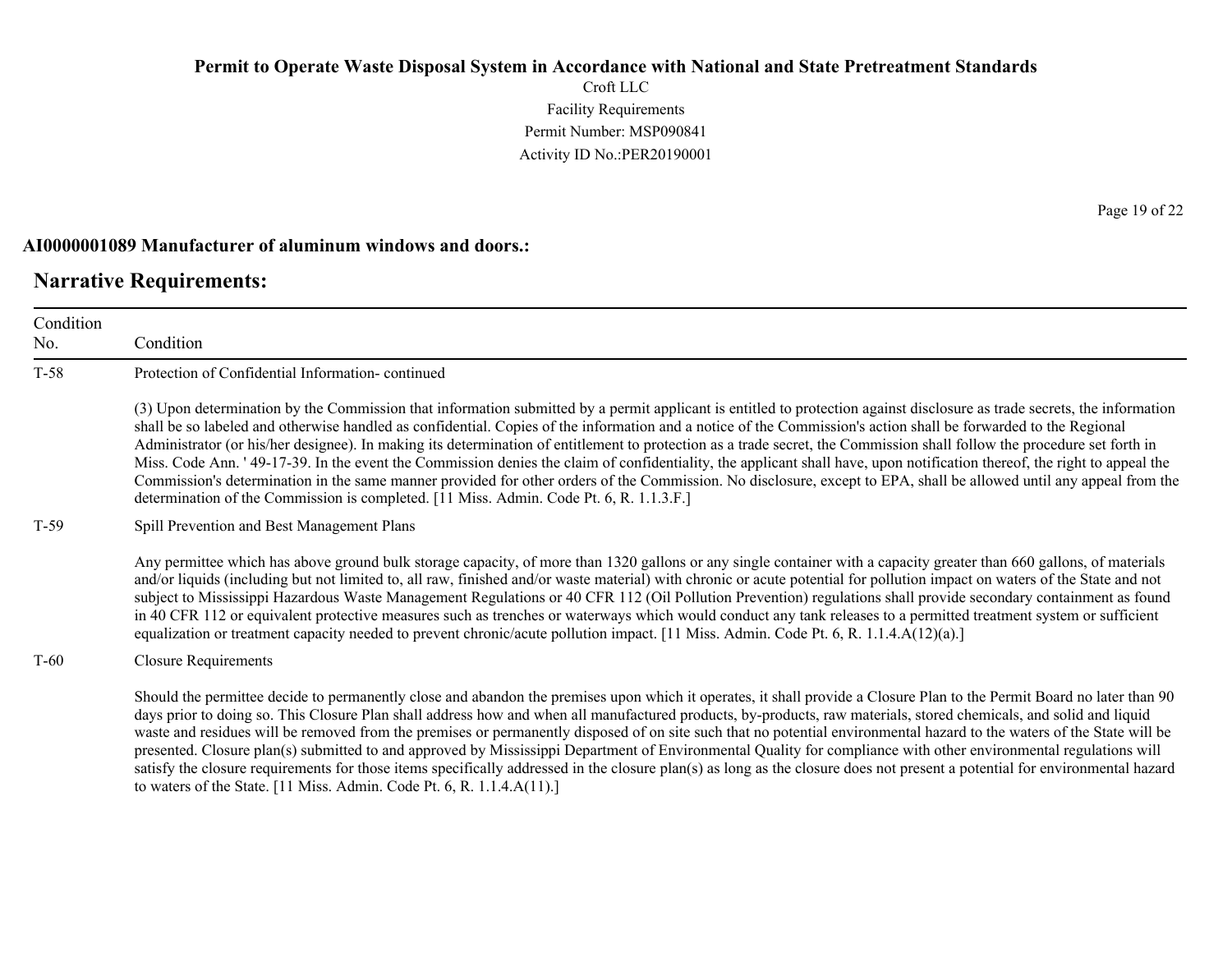Croft LLC Facility Requirements Permit Number: MSP090841 Activity ID No.:PER20190001

### **AI0000001089 Manufacturer of aluminum windows and doors.:**

# **Narrative Requirements:**

| Condition     | Condition                                                                                                                                                                                                                                                                                                                                                                     |
|---------------|-------------------------------------------------------------------------------------------------------------------------------------------------------------------------------------------------------------------------------------------------------------------------------------------------------------------------------------------------------------------------------|
| No.<br>$T-61$ | This permit shall be modified, or alternately, revoked and reissued, to comply with any applicable effluent standard, limitation or storm water regulation issued or<br>approved under Section 301(b)(2)(C), and (D), 304(b)(2), 307(a)(2) and 402(p) of the Federal Water Pollution Control Act if the effluent standard, limitation or<br>regulation so issued or approved: |
|               | 1. Contains different conditions or is otherwise more stringent than any effluent limitation in the permit; or<br>2. Controls any pollutant not limited in the permit.<br>3. To comply with condition for the protection of the receiving collection system or treatment works. [11 Miss. Admin. Code Pt. 6, R. 1.1.4.F(1).]                                                  |

Page 20 of 22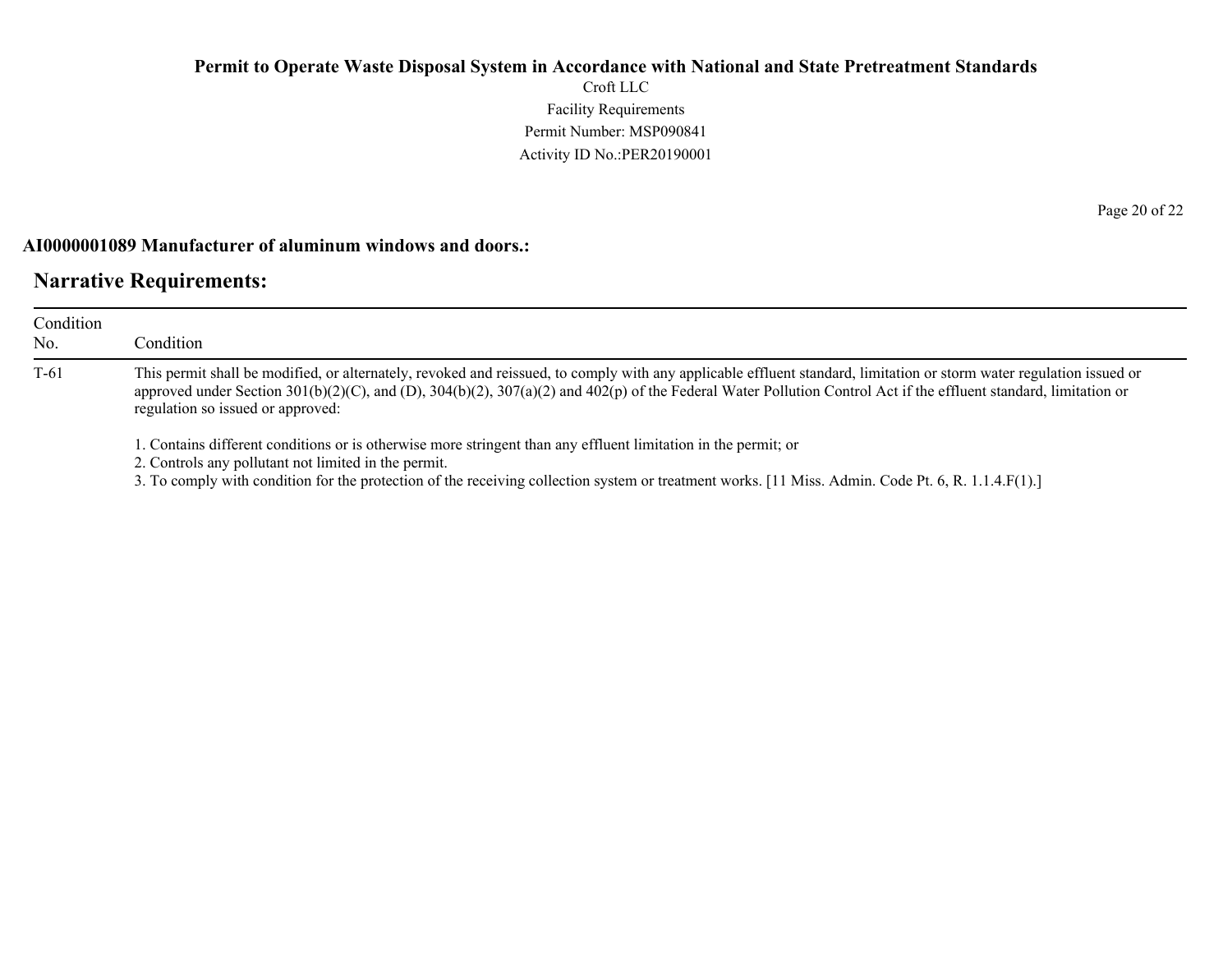## **Permit to Operate Waste Disposal System in Accordance with National and State Pretreatment Standards** Croft LLC Facility Requirements Permit Number: MSP090841 Activity ID No.:PER20190001

### **RPNT0000000001 (MSP090841-001) Outfall 001 (Process Wastewater from 5 stage parts washer and wash water from die cleaning process):**

# **Monitoring Requirements:**

| Condition |           |                                                                                                                                                                                                                                                                                                                                                                                                                                                                                                                                                                                                                                                                                                           |  |
|-----------|-----------|-----------------------------------------------------------------------------------------------------------------------------------------------------------------------------------------------------------------------------------------------------------------------------------------------------------------------------------------------------------------------------------------------------------------------------------------------------------------------------------------------------------------------------------------------------------------------------------------------------------------------------------------------------------------------------------------------------------|--|
| No.       | Parameter | Condition                                                                                                                                                                                                                                                                                                                                                                                                                                                                                                                                                                                                                                                                                                 |  |
| $M-1$     |           | 8-Hr. Composite sample shall consist of grab samples of equivalent volume taken each hour for the duration of the discharge<br>event and combined to form a composite sample. [11 Miss. Admin. Code Pt. 6, Ch. 1, Subch. 1.]                                                                                                                                                                                                                                                                                                                                                                                                                                                                              |  |
| $M-2$     |           | In lieu of monitoring for TTO, the Permittee may provide the following certification statement on the discharge monitoring<br>reports: "Based on my inquiry of the person or persons directly responsible for managing compliance with the permit<br>limitation (or pretreatment standard) for total toxic organics (TTO), I certify that, to the best of my knowledge and belief, no<br>dumping of concentrated toxic organics into the wastewaters has occurred since filing of the last discharge monitoring report.<br>I further certify that this facility is implementing the toxic organic management plan submitted to the permitting (or control)<br>authority." $[40 \text{ CFR } 433.12$ .(a)] |  |
| $M-3$     |           | Monitoring shall occur at times when the discharge is comprised of wastewater from the parts washer only. [11 Miss. Admin.]<br>Code Pt. 6, Ch. 1, Subch. 1.                                                                                                                                                                                                                                                                                                                                                                                                                                                                                                                                               |  |

# **Record-Keeping Requirements:**

| Condition<br>No. | Condition                                                                                                          |  |
|------------------|--------------------------------------------------------------------------------------------------------------------|--|
| $R-1$            | Records shall be kept when the die cleaning operation is occurring. [11 Miss. Admin. Code Pt. 6, Ch. 1, Subch. 1.] |  |

# **Submittal/Action Requirements:**

| Condition<br>No. | condition.                                                                                                                                                                            |
|------------------|---------------------------------------------------------------------------------------------------------------------------------------------------------------------------------------|
| $S-1$            | The Permittee shall submit analytical results on an annual Discharge Monitoring Report (DMR) : Due annually by the 28th of January. [11 Miss. Admin. Code Pt. 6, R.<br>1.1.4.A(15)(c) |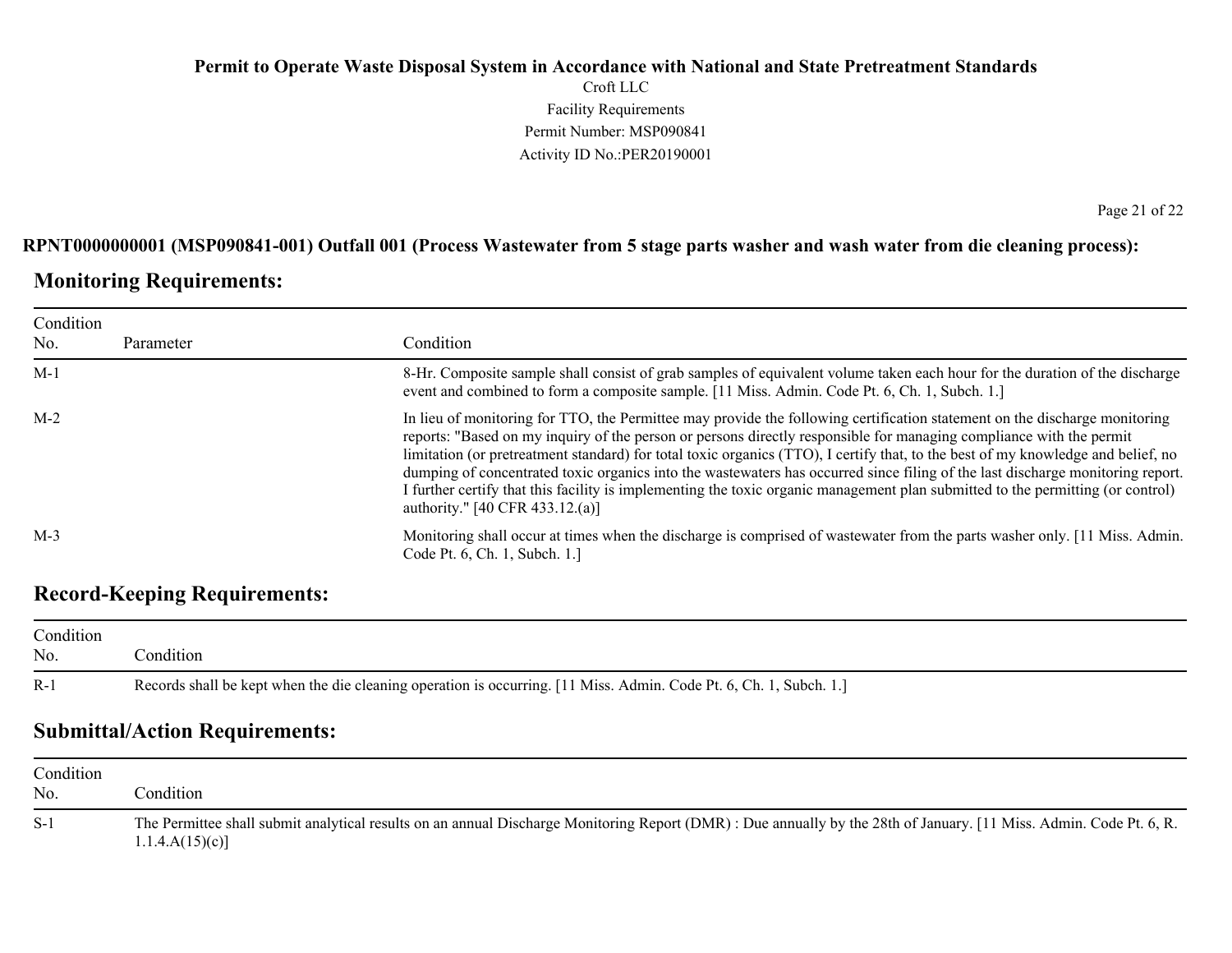## **Permit to Operate Waste Disposal System in Accordance with National and State Pretreatment Standards** Croft LLC Facility Requirements Permit Number: MSP090841 Activity ID No.:PER20190001

Page 22 of 22

### **RPNT0000000001 (MSP090841-001) Outfall 001 (Process Wastewater from 5 stage parts washer and wash water from die cleaning process):**

# **Submittal/Action Requirements:**

| Condition<br>No. | Condition                                                                                                                                                                                               |
|------------------|---------------------------------------------------------------------------------------------------------------------------------------------------------------------------------------------------------|
| $S-2$            | The Permittee shall submit analytical results on a monthly Discharge Monitoring Report (DMR): Due monthly, by the 28th of the subsequent month. [11 Miss. Admin.]<br>Code Pt. 6, R. 1.1.4. $A(15)(c)$ ] |

# **Narrative Requirements:**

| Condition<br>No. | condition.                                                                                                                                                                                               |
|------------------|----------------------------------------------------------------------------------------------------------------------------------------------------------------------------------------------------------|
| $T-1$            | The term "Total Toxic Organics" is defined as the summation of all quantifiable values greater than 0.01 mg/l for the list of toxic organics found in 40 CFR 433.11(e).<br>$[40 \text{ CFR } 433.11(e)]$ |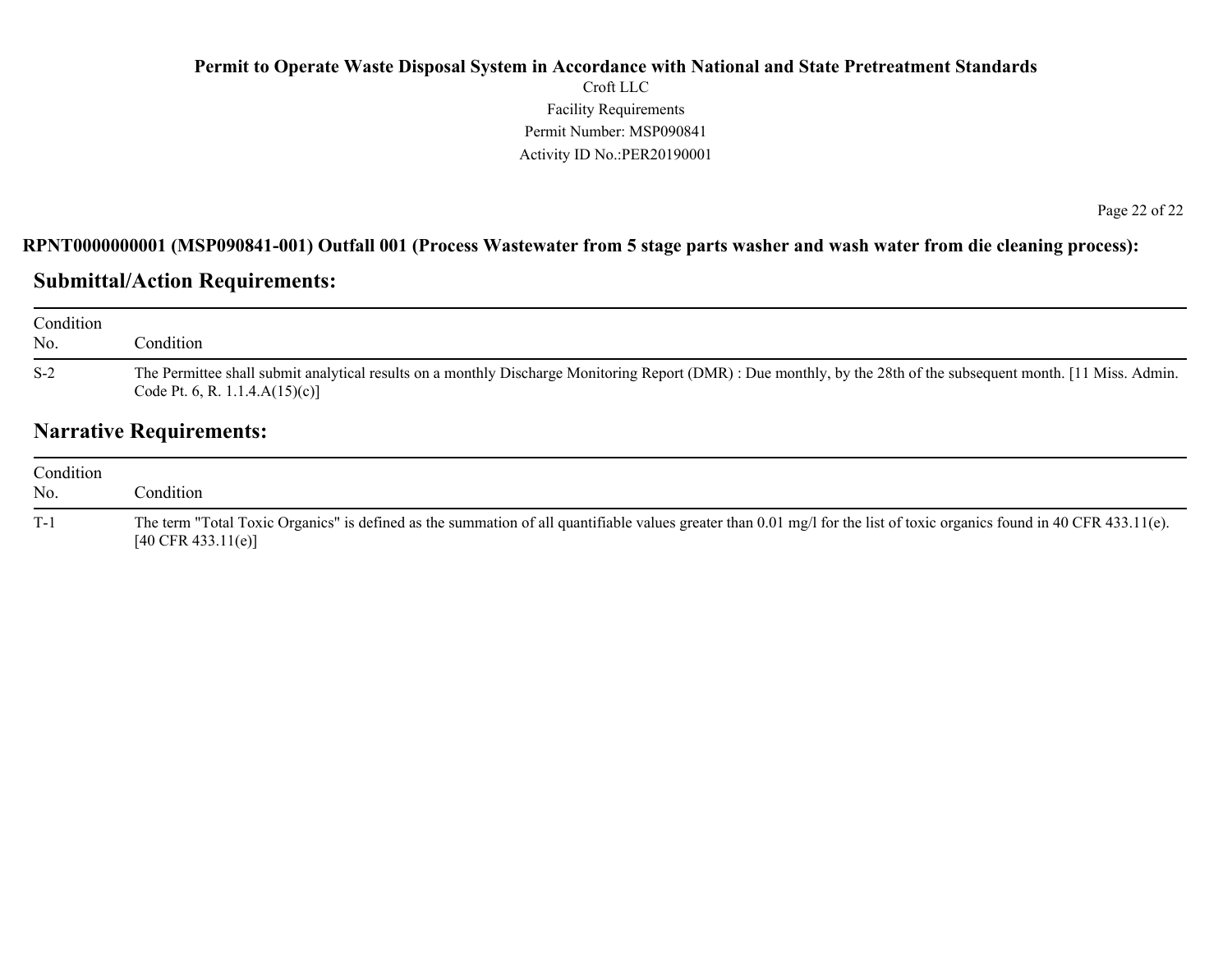# **GENERAL INFORMATION**

Croft LLC Magnolia, MS Pike County 1080 Highway 51 North

**Alternate/Historic Identifiers**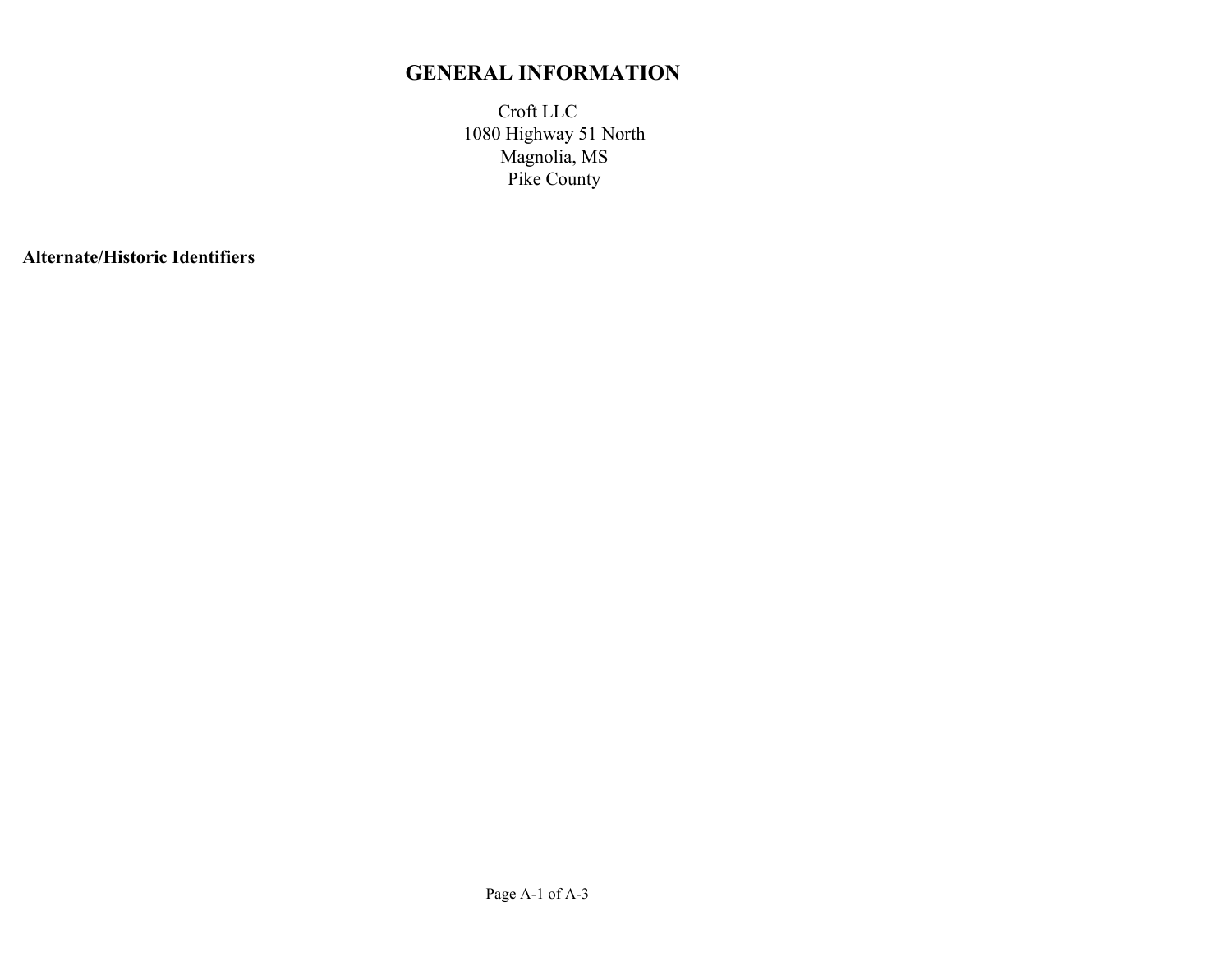# **GENERAL INFORMATION**

| $\overline{ID}$ | <b>Alternate/Historic Name</b> | <b>User Group</b>                          | <b>Start Date</b> | <b>End Date</b> |
|-----------------|--------------------------------|--------------------------------------------|-------------------|-----------------|
| 1089            | Croft Metals, Inc.             | Historic Site Name                         | 02/13/1990        | 12/01/2003      |
| 2811300020      | Croft, LLC                     | Air-AIRS AFS (MDEQ USE<br>ONLY)            | 10/12/2000        | 12/01/2003      |
| MSD981759236    | Croft Metals, Inc.             | Hazardous Waste-EPA ID                     | 02/13/1990        |                 |
| 228000020       | Croft Metals, Inc.             | Air-Title V Operating                      | 08/28/1998        | 08/01/2003      |
| MSR200005       | Croft Metals, Inc.             | GP-Primary Metal                           | 10/13/1992        | 02/16/2001      |
| MS0034657       | Croft Metals, Inc.             | Water - NPDES                              | 06/26/2000        | 05/31/2005      |
| MSP090841       | Croft Metals, Inc.             | Water - Pretreatment                       | 06/26/2000        | 05/31/2005      |
| MSR200005       | Croft Metals, Inc.             | GP-Baseline                                | 02/16/2001        | 01/10/2006      |
| 228000020       | Croft, LLC                     | Air-Title V Operating                      | 12/01/2003        | 11/30/2008      |
| 1089            | Croft, L.L.C.                  | Official Site Name                         | 12/01/2003        |                 |
| 2811300020      | Croft, LLC                     | Air-AIRS AFS                               | 12/01/2003        |                 |
| MSP090841       | Croft, LLC                     | Water - Pretreatment                       | 07/19/2005        | 05/18/2010      |
| MSR200005       | Croft, LLC, Croft Metals Inc   | GP-Baseline                                | 01/10/2006        | 11/01/2010      |
| 228000020       | Croft, LLC                     | Air-Title V Fee Customer                   | 08/28/1998        |                 |
| 228000020       | Croft LLC                      | Air-Title V Operating                      | 04/02/2009        | 02/05/2014      |
| MSP090841       | Croft LLC                      | Water - Pretreatment                       | 05/18/2010        | 02/09/2015      |
| MSR200005       | Croft LLC                      | GP-Baseline                                | 11/01/2010        | 09/28/2015      |
| 228000020       | Croft, LLC                     | Air-Title V Operating                      | 02/05/2014        | 01/31/2019      |
| MSP090841       | Croft LLC                      | Water - Pretreatment                       | 02/09/2015        | 09/13/2019      |
| MSR200005       | Croft LLC                      | GP-Baseline                                | 12/17/2015        | 10/31/2020      |
|                 | <b>Branch</b>                  | Branches Group - Air                       | 07/18/2017        |                 |
|                 | <b>Branch</b>                  | Branches Group - Water                     | 07/18/2017        |                 |
|                 | <b>Branch</b>                  | Branches Group - Stormwater-401            | 07/18/2017        |                 |
|                 | <b>Branch</b>                  | <b>Branches Group - Hazardous</b><br>Waste | 08/04/2017        |                 |
| MSP090841       | Croft LLC                      | Water - Pretreatment                       | 09/13/2019        | 08/31/2024      |

**Basin:** South Independent Streams Basin